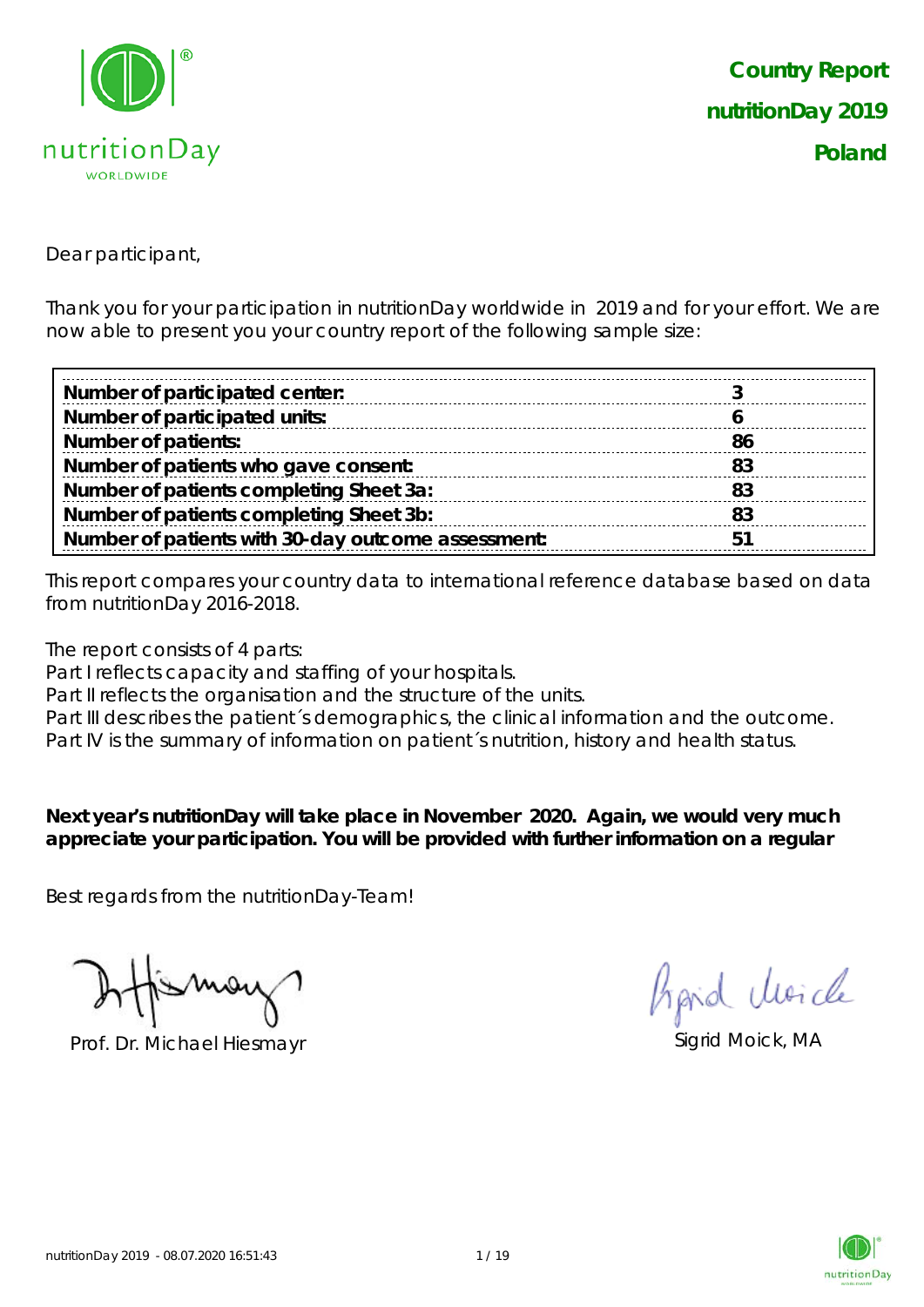### *I. Hospital capacity and staffing ("Hospital sheet")*

|                                                                                    | <b>YOUR RESULTS</b>          | <b>REFERENCE RESULTS</b> |
|------------------------------------------------------------------------------------|------------------------------|--------------------------|
| 1. Total number of beds in hospital                                                | 391 [391-391]                | 333 [194-630]            |
|                                                                                    |                              |                          |
| 2. Total number of admissions in the hospital last<br>year                         | 1532 [1532-1532]             | 18005 [9101-36130]       |
|                                                                                    |                              |                          |
| 3. Total number of staff in the hospital                                           |                              |                          |
| <b>Total medical doctors</b>                                                       | $11$ [11-11]                 | 173 [80-399]             |
| <b>Medical specialists</b>                                                         | 11 [11-11]                   | 116 [53-250]             |
| Medical non-specialists                                                            |                              | 37 [14-84]               |
| <b>Nurses</b>                                                                      | 14 [14-14]                   | 420 [183-836]            |
| <b>Dieticians</b>                                                                  | $1[1-1]$                     | $5[2-9]$                 |
| <b>Nutritionists</b>                                                               | $1[1-1]$                     | $1[0-4]$                 |
| Pharmacists                                                                        |                              | $7[4-21]$                |
| Kitchen staff                                                                      | $2[2-2]$                     | 31 [15-59]               |
|                                                                                    |                              |                          |
| <b>Full time equivalent</b>                                                        |                              |                          |
| Total medical doctors                                                              | $\qquad \qquad \blacksquare$ | 148 [60-373]             |
| <b>Medical specialists</b>                                                         |                              | 98 [45-251]              |
| Medical non-specialists                                                            |                              | 36 [11-99]               |
| <b>Nurses</b>                                                                      |                              | 364 [180-788]            |
| <b>Dieticians</b>                                                                  |                              | $5[2-8]$                 |
| <b>Nutritionists</b>                                                               |                              | $1[0-3]$                 |
| Pharmacists                                                                        |                              | $6[3-18]$                |
| Kitchen staff                                                                      |                              | 29 [15-55]               |
|                                                                                    |                              |                          |
| 4. Does the hospital have a nutrition care strategy?                               | 1 (100,0%) Yes               | 498 (79,4%) Yes          |
| 5. Which nutrition-related standards or routine activities exist in your hospital? |                              |                          |
| Nutrition training is available                                                    | $0(0,0\%)$ Yes               | 434 (66,7%) Yes          |
| Nutrition steering committee is available                                          | 1 (50,0%) Yes                | 388 (59,6%) Yes          |
| Quality indicators are recorded and reported to national<br>or regional level      | $0(0,0\%)$ Yes               | 263 (40,4%) Yes          |
| Quality indicators are used for internal benchmarking                              | 0 (0,0%) Yes                 | 337 (51,8%) Yes          |
| Patient feedback about food and food service is collected<br>using a questionnaire | 0 (0,0%) Yes                 | 475 (73,0%) Yes          |

| r alloni iocupach apoul iocu anu iocu scrìitic is collocicu<br>using a questionnaire | 0,0,0,0,100    |               |
|--------------------------------------------------------------------------------------|----------------|---------------|
| None                                                                                 | $0(0,0\%)$ Yes | 30 (4,6%) Yes |
| No answer given                                                                      | 1 (50,0%)      | 24 (3,7%)     |
|                                                                                      |                |               |

#### **6. Which codes are available /routinely used in your hospital for billing and reimbursement purposes?**

| <b>Codes available</b> |
|------------------------|
|------------------------|



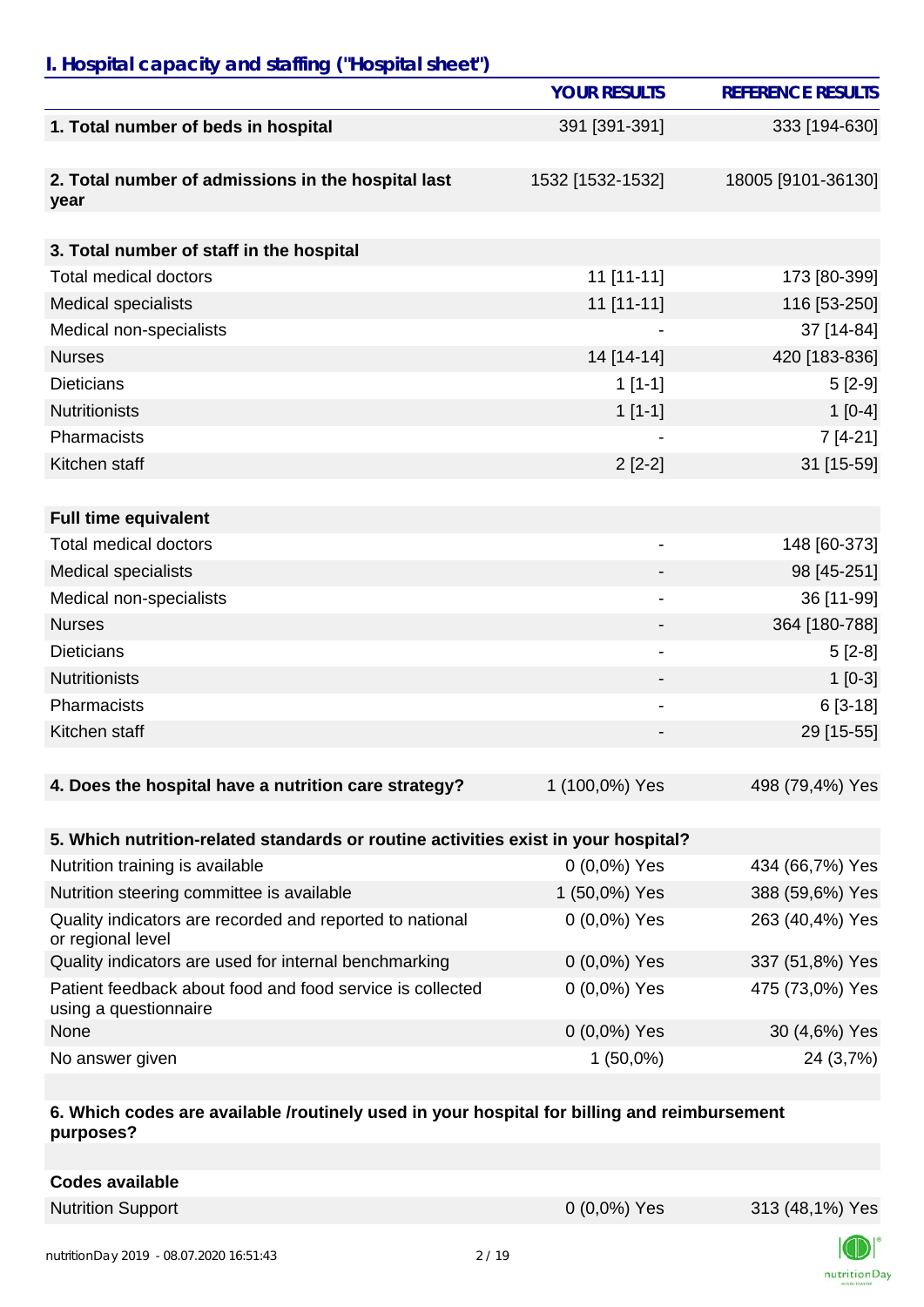| Oral nutrition supplements                                | $0(0,0\%)$ Yes | 239 (36,7%) Yes |
|-----------------------------------------------------------|----------------|-----------------|
| Parenteral nutrition                                      | 0 (0,0%) Yes   | 375 (57,6%) Yes |
| <b>Enteral nutrition</b>                                  | 0 (0,0%) Yes   | 334 (51,3%) Yes |
| Dietary counseling                                        | 0 (0,0%) Yes   | 235 (36,1%) Yes |
| Specific dietary interventions                            | 0 (0,0%) Yes   | 181 (27,8%) Yes |
| Screening for malnutrition                                | 0 (0,0%) Yes   | 187 (28,7%) Yes |
| <b>Risk of malnutrition</b>                               | 0 (0,0%) Yes   | 160 (24,6%) Yes |
| Malnutrition (in general)                                 | 0 (0,0%) Yes   | 294 (45,2%) Yes |
| Severity of malnutrition (i.e. mild, moderate, severe)    | 0 (0,0%) Yes   | 280 (43,0%) Yes |
| No information available from billing/finance/controlling | 1 (50,0%) Yes  | 109 (16,7%) Yes |
| No answer given                                           |                | 42 (6,5%)       |
|                                                           |                |                 |
| <b>Codes routinely used</b>                               |                |                 |
| <b>Nutrition Support</b>                                  | 0 (0,0%) Yes   | 270 (41,5%) Yes |
| Oral nutrition supplements                                | 0 (0,0%) Yes   | 209 (32,1%) Yes |
| Parenteral nutrition                                      | 0 (0,0%) Yes   | 343 (52,7%) Yes |
| <b>Enteral nutrition</b>                                  | 0 (0,0%) Yes   | 307 (47,2%) Yes |
| Dietary counseling                                        | $0(0,0\%)$ Yes | 198 (30,4%) Yes |
| Specific dietary interventions                            | 0 (0,0%) Yes   | 159 (24,4%) Yes |
| Screening for malnutrition                                | 0 (0,0%) Yes   | 149 (22,9%) Yes |
| <b>Risk of malnutrition</b>                               | $0(0,0\%)$ Yes | 128 (19,7%) Yes |
| Malnutrition (in general)                                 | 0 (0,0%) Yes   | 255 (39,2%) Yes |
| Severity of malnutrition (i.e. mild, moderate, severe)    | $0(0,0\%)$ Yes | 242 (37,2%) Yes |
| No information available from billing/finance/controlling | 1 (50,0%) Yes  | 120 (18,4%) Yes |
| No answer given                                           |                | 53 (8,1%)       |

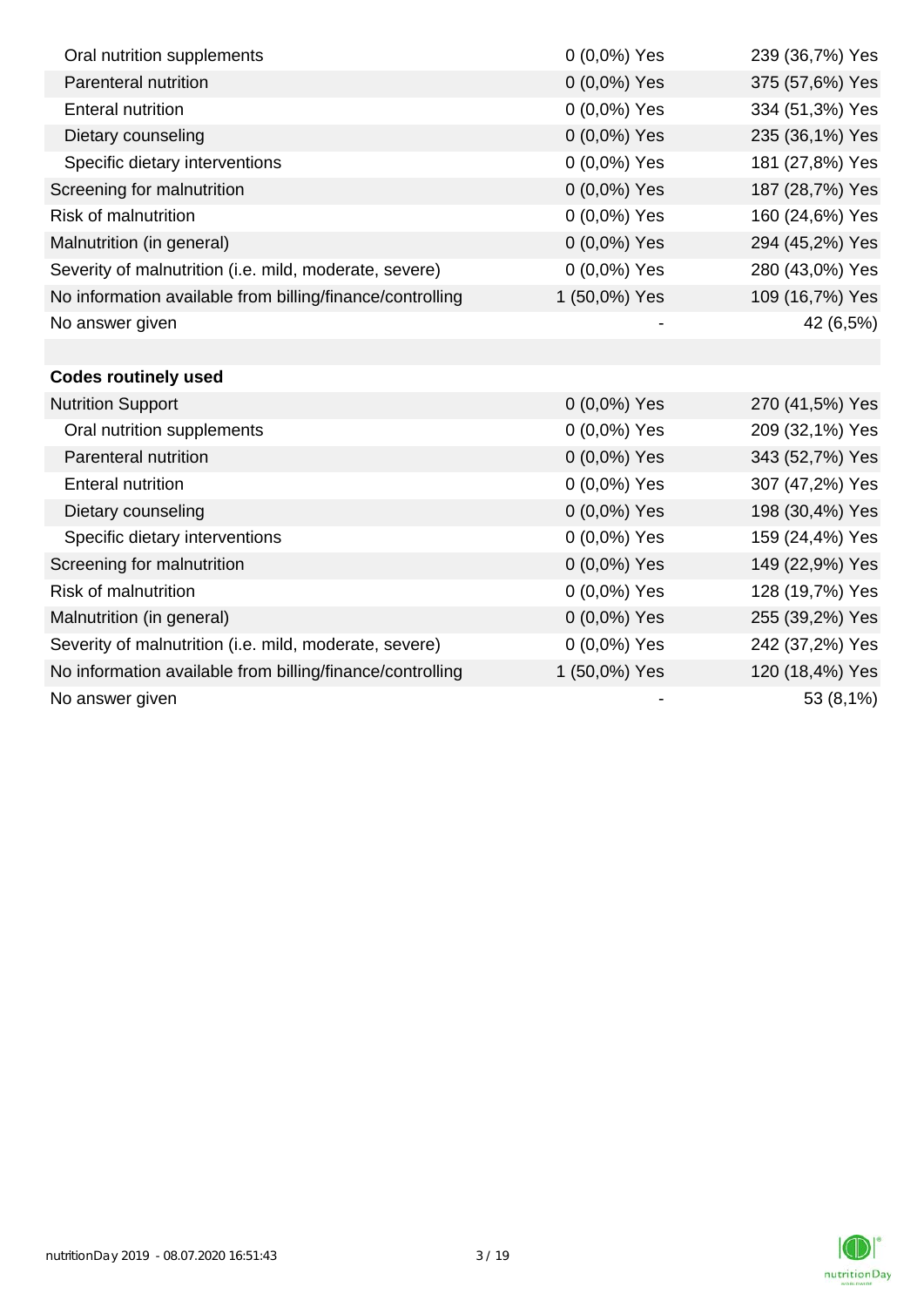# *II. Unit organisation and structures ("Sheet 1a/1b")*

|                                                                       | <b>YOUR RESULTS</b> | <b>REFERENCE RESULTS</b> |
|-----------------------------------------------------------------------|---------------------|--------------------------|
|                                                                       |                     |                          |
| Internal Medicine / General                                           | $2(33,3\%)$         | 21.1%                    |
| Internal Medicine / Cardiology                                        | $0(0,0\%)$          | 4.3%                     |
| Internal Medicine / Gastroenterology & hepatology                     | 1(16,7%)            | 7.8%                     |
| Internal Medicine / Geriatrics                                        | $0(0,0\%)$          | 9.7%                     |
| Internal Medicine / Infectious diseases                               | $0(0,0\%)$          | 0.6%                     |
| Internal Medicine / Nephrology                                        | $0(0,0\%)$          | 1.2%                     |
| Internal Medicine / Oncology (incl. radiotherapy)                     | $0(0,0\%)$          | 8.1%                     |
| Interdisciplinary                                                     | $0(0,0\%)$          | 3.4%                     |
| Long term care                                                        | $0(0,0\%)$          | 2.0%                     |
| Neurology                                                             | $0(0,0\%)$          | 3.6%                     |
| Surgery / General                                                     | 1(16,7%)            | 15.7%                    |
| Surgery/ Cardiac/Vascular/Thoracic                                    | $0(0,0\%)$          | 1.4%                     |
| Surgery / Neurosurgery                                                | $0(0,0\%)$          | 0.9%                     |
| Surgery / Orthopedic                                                  | $0(0,0\%)$          | 4.2%                     |
| Trauma                                                                | $0(0,0\%)$          | 0.9%                     |
| Ear Nose Throat (ENT)                                                 | $0(0,0\%)$          | 1.7%                     |
| Gynecology / Obstetrics                                               | $0(0,0\%)$          | 1.4%                     |
| <b>Pediatrics</b>                                                     | $0(0,0\%)$          | 0.1%                     |
| Psychiatry                                                            | $0(0,0\%)$          | 0.9%                     |
| <b>Others</b>                                                         | 2(33,3%)            | 11.1%                    |
|                                                                       |                     |                          |
| 2. Number of registered inpatients at noon                            | 20 [20-25]          | 25 [19-32]               |
|                                                                       |                     |                          |
| 3. Total bed capacity of the unit                                     | 34 [31-34]          | 30 [24-40]               |
|                                                                       |                     |                          |
| 4. Number of each type of staff in the unit for TODAY's morning shift |                     |                          |
|                                                                       |                     |                          |
| <b>Fully trained</b>                                                  |                     |                          |
| Medical doctors                                                       | $5[5-6]$            | $4[2-7]$                 |

| <b>Nurses</b>                        | $7[4-8]$                 | $5[3-8]$ |
|--------------------------------------|--------------------------|----------|
| Nursing aides                        | $1[1-1]$                 | $2[1-4]$ |
| <b>Dieticians</b>                    | $1[1-1]$                 | $1[0-1]$ |
| <b>Nutritionists</b>                 | $1[1-1]$                 | $0[0-1]$ |
| Administrative staff                 | $\overline{\phantom{a}}$ | $1[0-1]$ |
| Other staff involved in patient care | $1[1-1]$                 | $1[0-2]$ |
|                                      |                          |          |
| In training                          |                          |          |
| Medical doctors                      | $\,$                     | $1[0-3]$ |
| <b>Medical students</b>              | ۰                        | $0[0-2]$ |

Nurses  $1$  [0-3]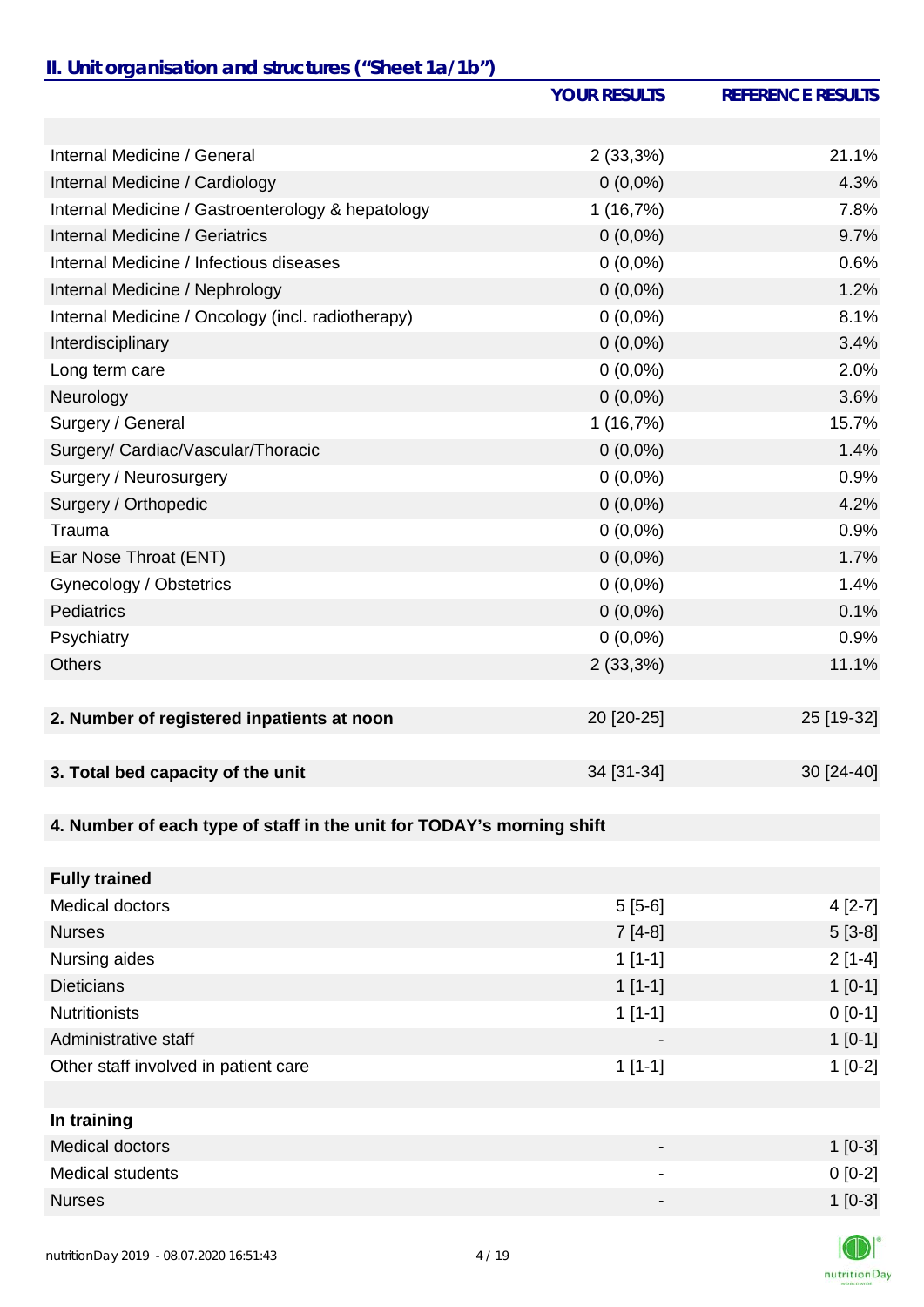| Nursing aides                                                                                       |                          | $0[0-0]$         |
|-----------------------------------------------------------------------------------------------------|--------------------------|------------------|
| <b>Dieticians</b>                                                                                   |                          | $0[0-0]$         |
| <b>Nutritionists</b>                                                                                |                          | $0[0-0]$         |
| Other staff involved in patient care                                                                |                          | $0 [0-0]$        |
|                                                                                                     |                          |                  |
| 5. Is there a nutrition support team in your hospital<br>available?                                 | 1 (100,0%) Yes           | 1018 (78,3%) Yes |
| 6. Does the unit have a nutrition care strategy?                                                    | 1 (100,0%) Yes           | 984 (75,7%) Yes  |
| 7. Is there a person in your unit responsible for<br>nutrition care?                                | 1 (100,0%) Yes           | 922 (70,9%) Yes  |
| 8. Is there a dietician, nutritionist or dietetic assistant<br>available for your unit?             | 1 (20,0%) Yes            | 1239 (90,8%) Yes |
| 9. Is specific staff responsible for providing feeding<br>assistance to patients during meal times? | 1 (100,0%) Yes           | 780 (60,0%) Yes  |
| 10. How do you MAINLY screen/monitor patients for<br>malnutrition?                                  |                          |                  |
| At admission                                                                                        |                          |                  |
| No routine screening                                                                                | $\overline{\phantom{a}}$ | 109 (7,6%)       |
| No fixed criteria                                                                                   |                          | 21(1,5%)         |
| Experience / visual assessment only                                                                 |                          | 102 (7,1%)       |
| Weighing / BMI only                                                                                 |                          | 201 (14,1%)      |
| <b>Nutritional Risk Screening (NRS) 2002</b>                                                        | 5 (83,3%) Yes            | 462 (32,3%)      |
| Malnutrition Universal Screening Tool (MUST)                                                        |                          | 81 (5,7%)        |
| Malnutrition Screening tool (MST)                                                                   | $\qquad \qquad$          | 115 (8,0%)       |
| <b>SNAQ</b>                                                                                         |                          | 13 (0,91%)       |
| Other formal tool                                                                                   |                          | 249 (17,4%)      |
| I do not know                                                                                       |                          | 11 (0,77%)       |
| Missing                                                                                             | 1(16,7%)                 | 66 (4,6%)        |
|                                                                                                     |                          |                  |
| <b>During hospital stay</b>                                                                         |                          |                  |
| No routine monitoring                                                                               |                          | 133 (9,3%)       |
| No fixed criteria                                                                                   |                          | 118 (8,3%)       |
| Experience / visual assessment only                                                                 | 5 (83,3%) Yes            | 235 (16,4%)      |
| Weighing / BMI only                                                                                 |                          | 471 (32,9%)      |
| Other formal tool                                                                                   |                          | 375 (26,2%)      |
| I do not know                                                                                       |                          | 32(2,2%)         |
| Missing                                                                                             | 1(16,7%)                 | 66 (4,6%)        |
|                                                                                                     |                          |                  |
| 11a. Do you routinely use guidelines or standards for<br>nutrition care?                            | 1 (100,0%) Yes           | 1043 (82,1%) Yes |

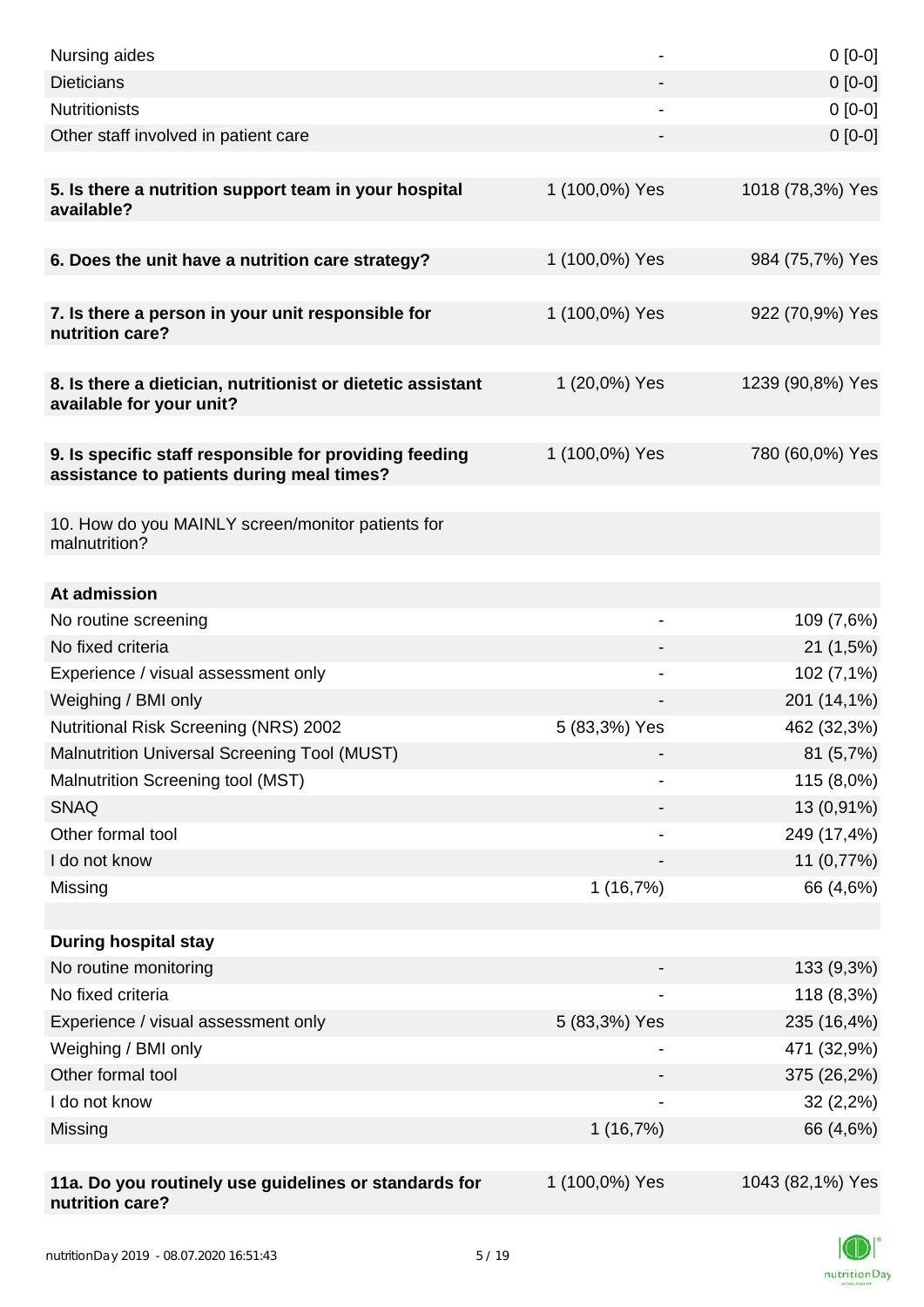| 11b. If yes, which one is mainly used?  |                          |             |
|-----------------------------------------|--------------------------|-------------|
| International guidelines                |                          | 257 (24,6%) |
| National guidelines                     |                          | 166 (15,9%) |
| Standards on hospital level             |                          | 378 (36,2%) |
| Standards on unit level                 | Yes                      | 65 (6,2%)   |
| Individual patient nutrition care plans |                          | 155 (14,9%) |
| Other                                   | $\overline{\phantom{0}}$ | $11(1,1\%)$ |
| Missing                                 | ۰                        | $11(1,1\%)$ |
|                                         |                          |             |

# **12. What is routinely done in your unit for given patient groups?**

| At risk                                                    |               |             |
|------------------------------------------------------------|---------------|-------------|
| Watchful waiting                                           | 1 (16,7%) Yes | 399 (27,9%) |
| Discuss nutrition care activities during ward rounds       |               | 614 (42,9%) |
| Develop an individual nutrition care plan                  |               | 720 (50,3%) |
| Initiate treatment / nutrition intervention                |               | 820 (57,3%) |
| Consult a nutrition expert (dietician, nutritionist, etc.) | 1 (16,7%) Yes | 828 (57,9%) |
| Consult a medical professional                             | 1 (16,7%) Yes | 505 (35,3%) |
| Calculate energy requirements                              | 1 (16,7%) Yes | 652 (45,6%) |
| Calculate protein requirements                             | 1 (16,7%) Yes | 630 (44,1%) |
|                                                            |               |             |
| <b>Malnourished</b>                                        |               |             |
| Watchful waiting                                           |               | 280 (19,6%) |
| Discuss nutrition care activities during ward rounds       | 1 (16,7%) Yes | 675 (47,2%) |
| Develop an individual nutrition care plan                  | 1 (16,7%) Yes | 792 (55,4%) |
| Initiate treatment / nutrition intervention                | 1 (16,7%) Yes | 884 (61,8%) |
| Consult a nutrition expert (dietician, nutritionist, etc.) |               | 823 (57,6%) |
| Consult a medical professional                             |               | 579 (40,5%) |
| Calculate energy requirements                              |               | 763 (53,4%) |
| Calculate protein requirements                             |               | 745 (52,1%) |
|                                                            |               |             |
| <b>Every patient</b>                                       |               |             |
| Watchful waiting                                           |               | 700 (49,0%) |
| Discuss nutrition care activities during ward rounds       |               | 358 (25,0%) |
| Develop an individual nutrition care plan                  |               | 250 (17,5%) |
| Initiate treatment / nutrition intervention                |               | 197 (13,8%) |
| Consult a nutrition expert (dietician, nutritionist, etc.) |               | 264 (18,5%) |
| Consult a medical professional                             |               | 307 (21,5%) |
| Calculate energy requirements                              |               | 186 (13,0%) |
| Calculate protein requirements                             |               | 168 (11,7%) |
|                                                            |               |             |

## **Never**

Watchful waiting 105 (7,3%)

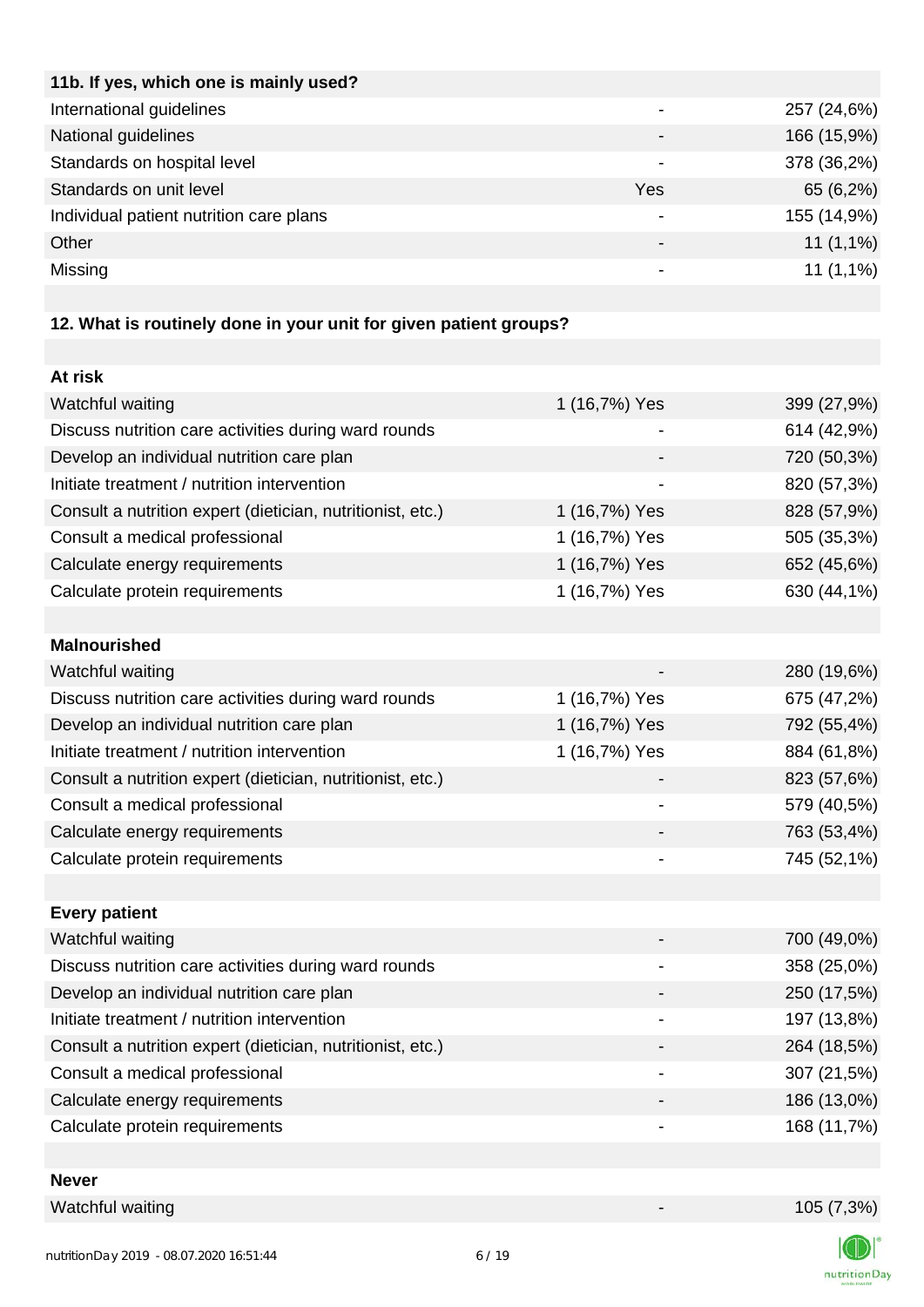| Discuss nutrition care activities during ward rounds       |               | 77 (5,4%)   |
|------------------------------------------------------------|---------------|-------------|
| Develop an individual nutrition care plan                  |               | 62 (4,3%)   |
| Initiate treatment / nutrition intervention                |               | 19 (1,3%)   |
| Consult a nutrition expert (dietician, nutritionist, etc.) |               | 20 (1,4%)   |
| Consult a medical professional                             |               | 146 (10,2%) |
| Calculate energy requirements                              |               | 141 (9,9%)  |
| Calculate protein requirements                             |               | 165 (11,5%) |
|                                                            |               |             |
| I do not know                                              |               |             |
| Watchful waiting                                           |               | 71 (5,0%)   |
| Discuss nutrition care activities during ward rounds       | -             | 54 (3,8%)   |
| Develop an individual nutrition care plan                  |               | 41 (2,9%)   |
| Initiate treatment / nutrition intervention                |               | 34 (2,4%)   |
| Consult a nutrition expert (dietician, nutritionist, etc.) |               | 33(2,3%)    |
| Consult a medical professional                             |               | 86 (6,0%)   |
| Calculate energy requirements                              |               | 65 (4,5%)   |
| Calculate protein requirements                             |               | 71 (5,0%)   |
|                                                            |               |             |
| 13. When do you routinely weigh your patients?             |               |             |
| at admission                                               | 5 (83,3%) Yes | 928 (64,9%) |
| Within 24 hours                                            |               | 210 (14,7%) |
| Within 48 hours                                            |               | 79 (5,5%)   |

| Within 72 hours | -             | 39(2,7%)    |
|-----------------|---------------|-------------|
| Every week      |               | 627 (43,8%) |
| Occasionally    |               | 158 (11,0%) |
| When requested  | 1 (16,7%) Yes | 728 (50,9%) |
| At discharge    |               | 67 (4,7%)   |
| Never           | -             | $17(1,2\%)$ |
| I do not know   | -             | 6(0,42%)    |
| No answer given | 3(16,7%)      | 69 (4,8%)   |

| 14. What do you do to support adequate food intake of patients?    |               |              |
|--------------------------------------------------------------------|---------------|--------------|
| Offer additional meals or in between snacks                        | 4 (66,7%) Yes | 1096 (76,6%) |
| Offer meal choices                                                 | 3 (50,0%) Yes | 1055 (73,8%) |
| Offer different portion sizes                                      | 2 (33,3%) Yes | 934 (65,3%)  |
| Consider food presentation                                         | 1 (16,7%) Yes | 502 (35,1%)  |
| Change food texture/consistency as needed                          | 5 (83,3%) Yes | 1175 (82,2%) |
| Consider patient problems with eating and drinking                 | 5 (83,3%) Yes | 1166 (81,5%) |
| Ensure that mealtimes are undisturbed/protected<br>mealtime policy | 2 (33,3%) Yes | 324 (22,7%)  |
| Promote positive eating environment                                | 1 (16,7%) Yes | 419 (29,3%)  |
| Consider cultural/religious preferences                            | 5 (83,3%) Yes | 903 (63,1%)  |
| Consider patient allergies / intolerances                          | 5 (83,3%) Yes | 1045 (73,1%) |
| Other                                                              |               | 103 (7,2%)   |

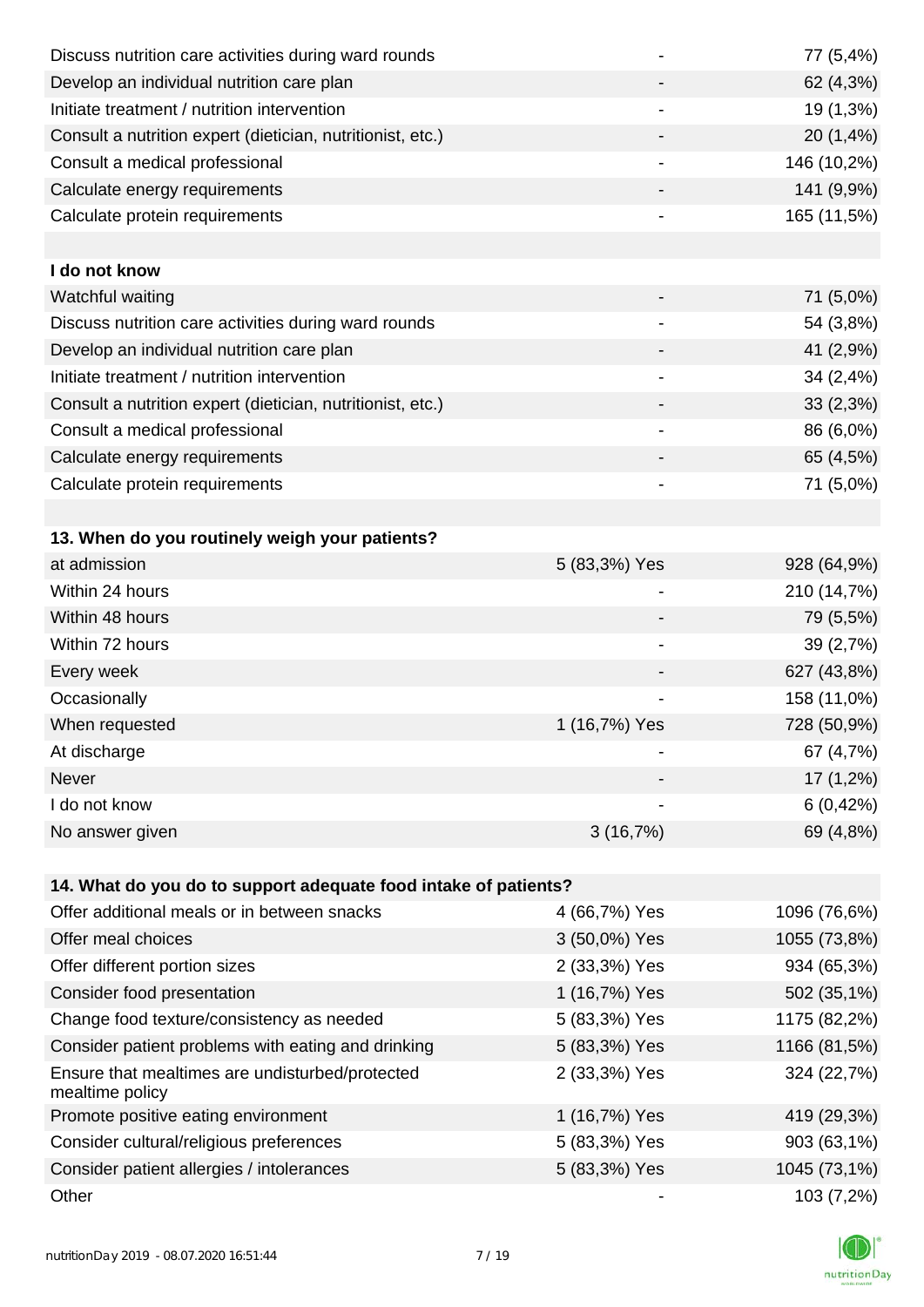| I do not know                                                                        |                          | 26 (1,8%)       |
|--------------------------------------------------------------------------------------|--------------------------|-----------------|
| No answer given                                                                      | 1(16,7%)                 | 67 (4,7%)       |
|                                                                                      |                          |                 |
| 15. Which nutrition-related standards or routine activities exist in your unit?      |                          |                 |
| Nutrition training is available                                                      |                          | 821 (57,4%)     |
| Reporting of nutrition related information to hospital<br>managers                   |                          | 608 (42,5%)     |
| Quality indicators are recorded and reported to national<br>or regional level        |                          | 448 (31,3%)     |
| Quality indicators are used for internal benchmarking                                |                          | 513 (35,9%)     |
| Patient feedback about food and food service is collected<br>using a questionnaire   |                          | 884 (61,8%)     |
| None                                                                                 | $\overline{\phantom{a}}$ | 41 (2,9%)       |
| I do not know                                                                        | 1 (16,7%) Yes            | 61 (4,3%)       |
| No answer given                                                                      | $5(83,3\%)$              | 151 (10,6%)     |
|                                                                                      |                          |                 |
| 16. At admission what is asked and documented?                                       |                          |                 |
| Change in weight                                                                     | 1 (16,7%) Yes            | 1104 (77,2%)    |
| Eating habits/difficulties                                                           | 1 (16,7%) Yes            | 1041 (72,8%)    |
| Nutrition before admission                                                           |                          | 823 (57,6%)     |
| None                                                                                 |                          | 18 (1,3%)       |
| I do not know                                                                        |                          | 33(2,3%)        |
| No answer given                                                                      | 5(83,3%)                 | 153 (10,7%)     |
|                                                                                      |                          |                 |
| 17. On what forms is there a specific part about eating, nutrition or malnutrition?  |                          |                 |
|                                                                                      |                          |                 |
| a. Patient Record has a section for                                                  |                          |                 |
| indicating if the patient is malnourished or at risk of<br>malnutrition              | 1 (16,7%) Yes            | 1037 (72,5%)    |
| nutrition treatment                                                                  | 1 (16,7%) Yes            | 837 (58,5%)     |
| None                                                                                 |                          | 65 (4,5%)       |
| I do not know                                                                        |                          | 42 (2,9%)       |
|                                                                                      |                          |                 |
| b. Discharge Letter                                                                  |                          |                 |
| summarizes nutrition treatment received during stay                                  | 1 (16,7%) Yes            | 592 (41,4%)     |
| makes future nutrition-related recommendations                                       | 1 (16,7%) Yes            | 816 (57,1%)     |
| None                                                                                 |                          | 137 (9,6%)      |
| I do not know                                                                        |                          | 128 (9,0%)      |
|                                                                                      |                          |                 |
| 18. Do you provide brochures about malnutrition to<br>at risk/malnourished patients? | 1 (100,0%) Yes           | 519 (45,2%) Yes |
| 19. Who filled in this sheet?                                                        |                          |                 |
| <b>Head staff</b>                                                                    |                          | 411 (28,7%)     |
| Dietician                                                                            | 1 (16,7%) Yes            | 717 (50,1%)     |
| <b>Nurse</b>                                                                         |                          | 388 (27,1%)     |
|                                                                                      |                          |                 |
|                                                                                      |                          |                 |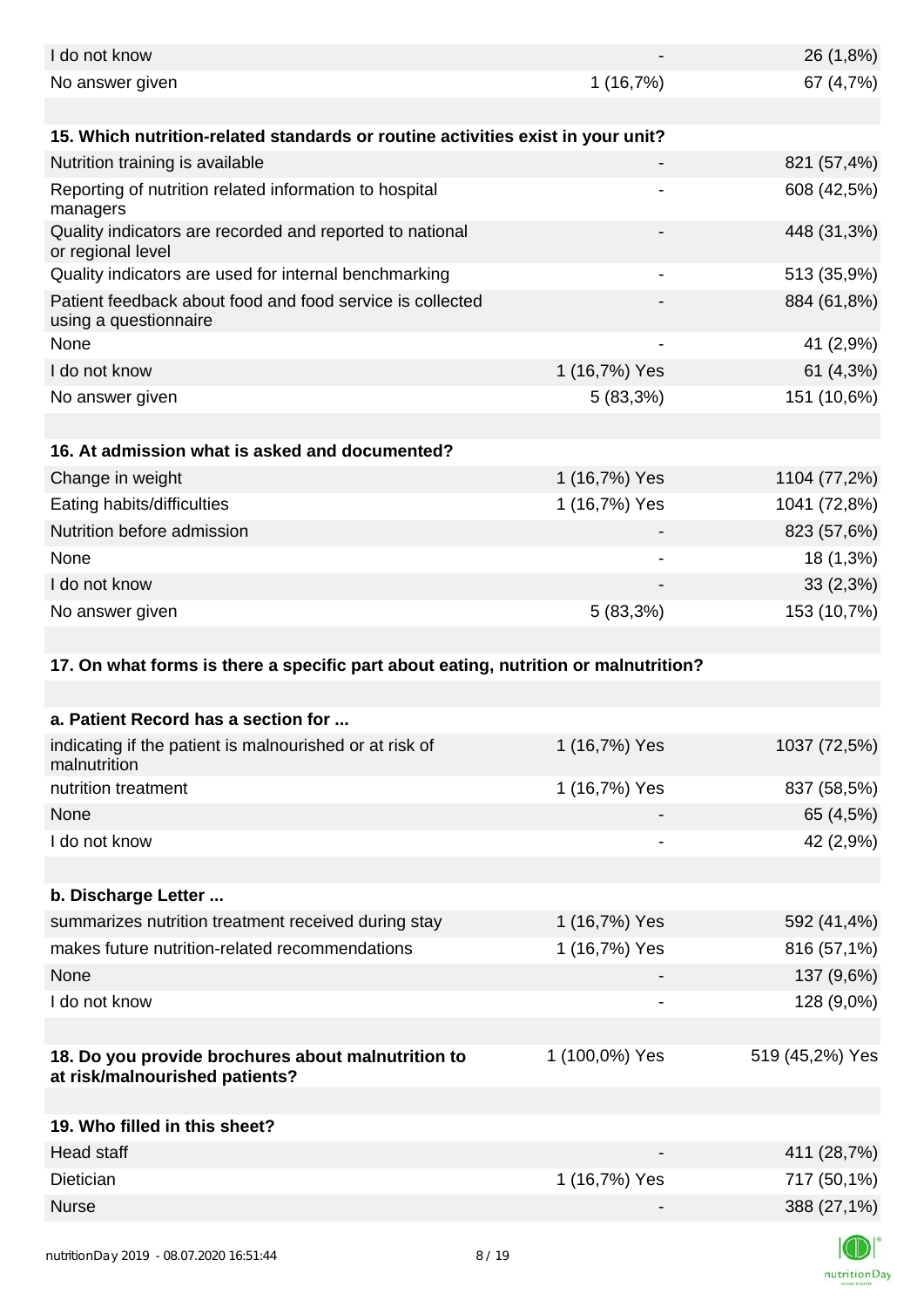| Physician            | $\overline{\phantom{0}}$ | 175 (12,2%) |
|----------------------|--------------------------|-------------|
| Administrative staff |                          | 13 (0,91%)  |
| Other                | $\overline{\phantom{0}}$ | 71 (5,0%)   |
| None                 | $\overline{\phantom{0}}$ |             |
| I do not know        | $\overline{\phantom{a}}$ | $15(1,0\%)$ |

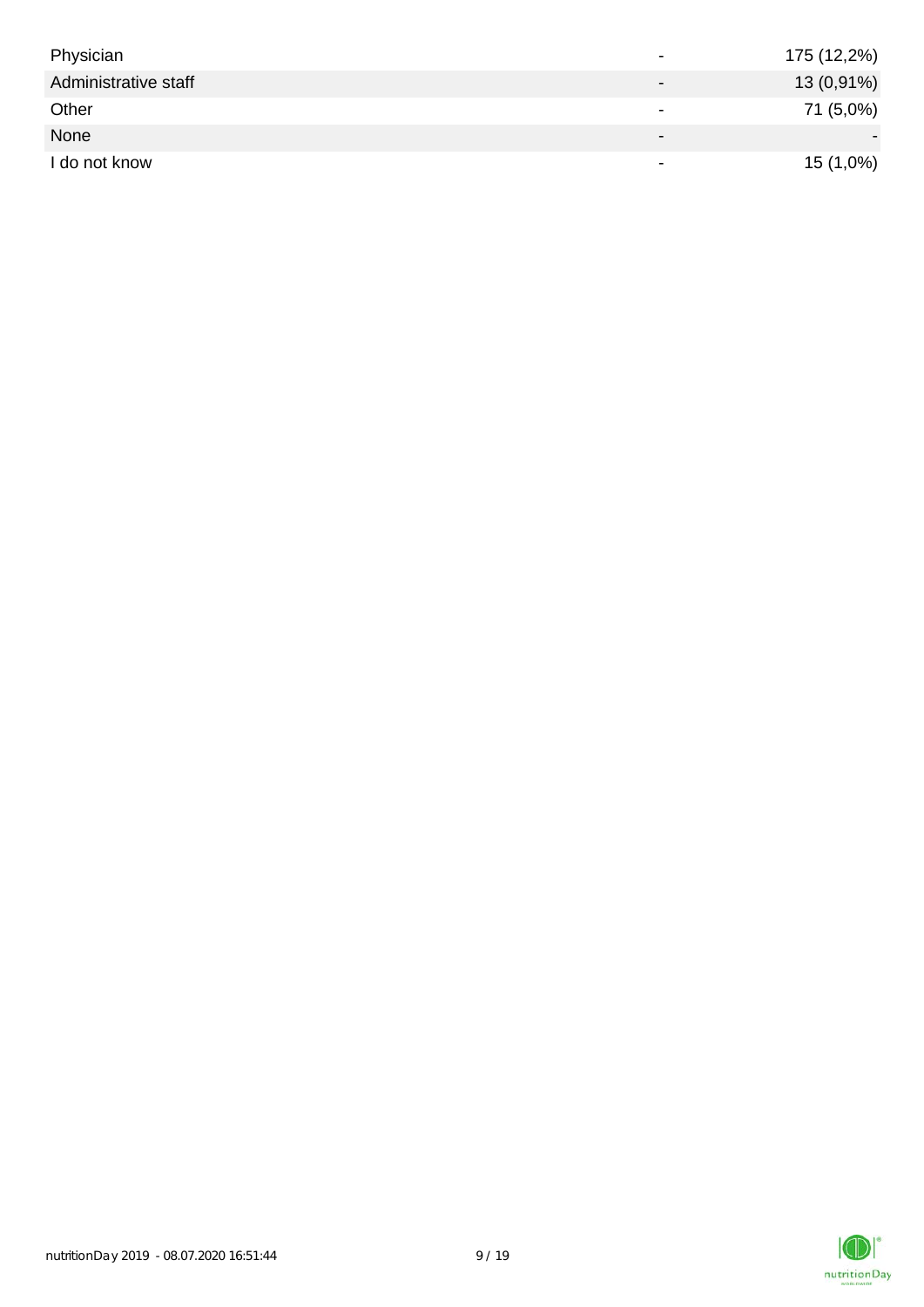|                                                                                         | <b>YOUR RESULTS</b>      | <b>REFERENCE RESULTS</b> |
|-----------------------------------------------------------------------------------------|--------------------------|--------------------------|
|                                                                                         |                          |                          |
| Total                                                                                   | 83                       | 27195                    |
| Age                                                                                     | 58 [40-70]               | 67 [53-78]               |
| Female                                                                                  | 37 (44,6%)               | 13525 (49,7%)            |
| Weight                                                                                  | $75,0{\pm}21,0$          | $69,9+18,9$              |
| Height                                                                                  | $172 + 10$               | $165 \pm 10$             |
| <b>BMI</b>                                                                              | $25,5+6,1$               | $25,5+5,9$               |
|                                                                                         |                          |                          |
| 1. This hospital admission was                                                          |                          |                          |
| planned                                                                                 | 33 (39,8%)               | 9881 (36,3%)             |
| an emergency                                                                            | 49 (59,0%)               | 14977 (55,1%)            |
| I do not know                                                                           | $1(1,2\%)$               | 2337 (8,6%)              |
| No answer given                                                                         |                          |                          |
|                                                                                         |                          |                          |
| 2a. Diagnosis at admission                                                              |                          |                          |
| 0100 Infectious and parasitic diseases                                                  | -                        | 2442 (9,0%)              |
| 0200 Neoplasms                                                                          | 2(2,4%)                  | 4873 (17,9%)             |
| 0300 Blood and bloodforming organs and the immune<br>mechanism                          | 8(9,6%)                  | 1724 (6,3%)              |
| 0400 Endocrine, nutritional and metabolic diseases                                      | $9(10,8\%)$              | 3266 (12,0%)             |
| 0500 Mental health                                                                      |                          | 1218 (4,5%)              |
| 0600 Nervous system                                                                     | 14 (16,9%)               | 2493 (9,2%)              |
| 0700 Eye and adnexa                                                                     |                          | 339 (1,2%)               |
| 0800 Ear and mastoid process                                                            |                          | 172 (0,63%)              |
| 0900 Circulatory system                                                                 | 14 (16,9%)               | 5629 (20,7%)             |
| 1000 Respiratory system                                                                 | 2(2,4%)                  | 4217 (15,5%)             |
| 1100 Digestive system                                                                   | 28 (33,7%)               | 6840 (25,2%)             |
| 1200 Skin and subcutaneous tissue                                                       | $1(1,2\%)$               | 1244 (4,6%)              |
| 1300 Musculoskeletal system and connective tissue                                       | 19 (22,9%)               | 4246 (15,6%)             |
| 1400 Genitourinary system                                                               | 4(4,8%)                  | 2809 (10,3%)             |
| 1500 Pregnancy, childbirth and the puerperium                                           |                          | 222 (0,82%)              |
| 1600 Conditions originating in the perinatal period                                     |                          | 36 (0,13%)               |
| 1700 Congenital/chromosomal abnormalities                                               |                          | 52 (0,19%)               |
| 1800 Symptoms, signs, abnormal clinical/lab findings                                    | 2(2,4%)                  | 1319 (4,9%)              |
| 1900 Injury, poisoning                                                                  | $1(1,2\%)$               | 724 (2,7%)               |
| 2000 External causes of morbidity and mortality (e.g.<br>transport accidents, assaults) | $1(1,2\%)$               | 671 (2,5%)               |
| 2100 Factors influencing health status and contact with<br>health services              | $\overline{\phantom{a}}$ | 990 (3,6%)               |
| No answer given                                                                         |                          |                          |

#### **3. Which conditions/comorbidities does this patient have?**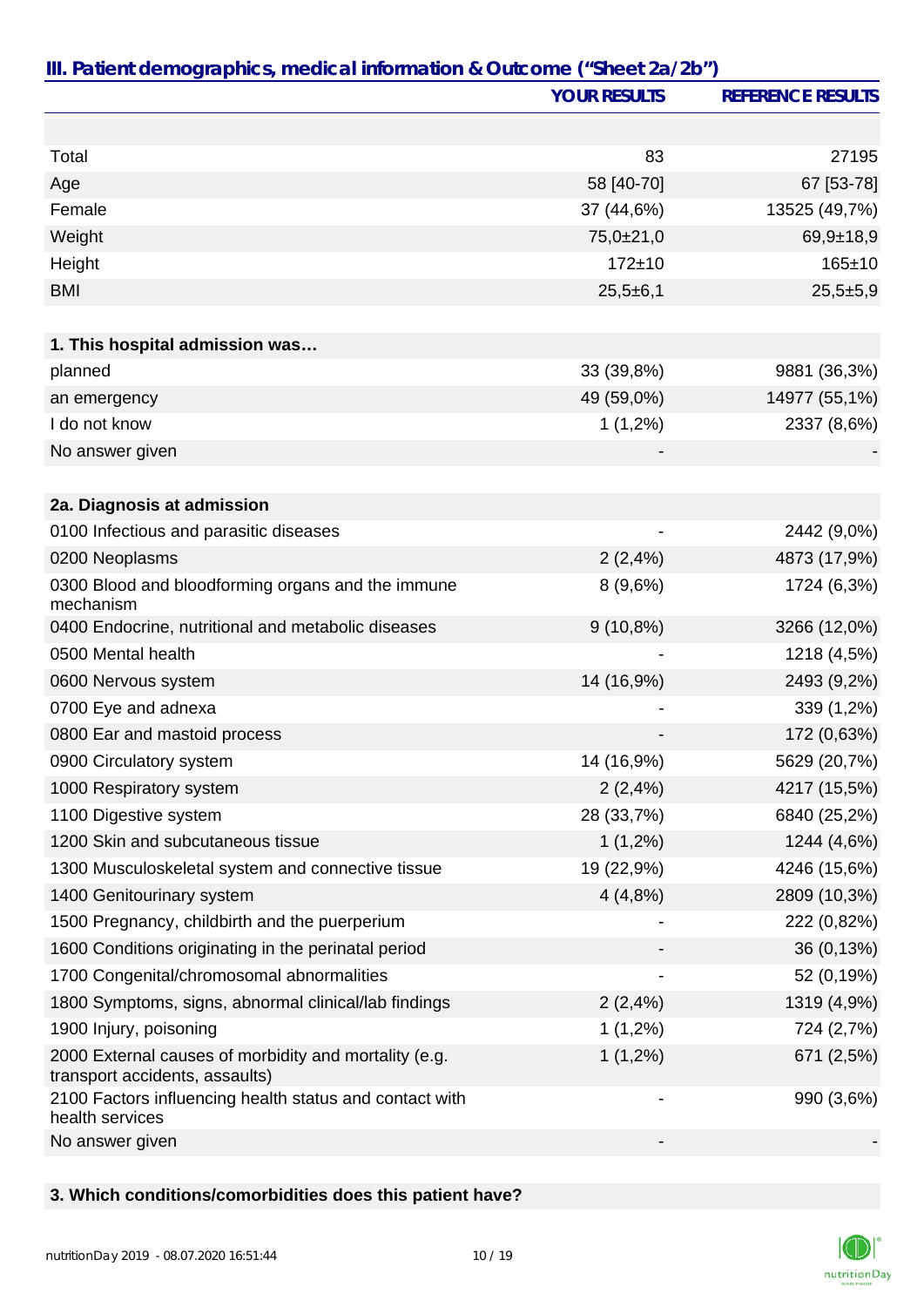| Cardiac insufficiency                                | 22 (29,7%)  | 5264 (21,3%)  |
|------------------------------------------------------|-------------|---------------|
| Myocardial infarction                                | 1(1,4%)     | 1338 (5,5%)   |
| Chronic lung disease                                 |             | 3466 (14,1%)  |
| Cerebral vascular disease                            | 12 (16,9%)  | 2274 (9,3%)   |
| Peripheral vascular disease                          | $8(11,1\%)$ | 2842 (11,6%)  |
| Chronic liver disease                                | 5(7,0%)     | 1477 (6,1%)   |
| Chronic kidney disease                               | $9(12,2\%)$ | 2817 (11,6%)  |
| <b>Diabetes</b>                                      | 15 (21,1%)  | 5968 (24,2%)  |
| Cancer                                               | 1(1,4%)     | 5709 (23,2%)  |
| Infection                                            | 4(5,7%)     | 3578 (14,6%)  |
| Dementia                                             |             | 1229 (5,1%)   |
| Major depressive disorder                            |             | 1233 (5,1%)   |
| Other chronic mental disorder                        | 2(2,8%)     | 1229 (5,1%)   |
| Other chronic disease                                | 19 (23,8%)  | 6369 (25,9%)  |
| None                                                 | 20 (24,1%)  | 4869 (17,9%)  |
|                                                      |             |               |
| 4a. Previous operation during this hospital stay     |             |               |
| Yes, planned                                         | 4(4,8%)     | 5304 (19,5%)  |
| Yes, acute                                           | 7(8,4%)     | 1634 (6,0%)   |
| <b>No</b>                                            | 12 (14,5%)  | 17917 (65,9%) |
| I do not know                                        |             | 313 (1,2%)    |
| Missing                                              | 60 (72,3%)  | 2027 (7,5%)   |
|                                                      |             |               |
| Days since operation                                 | $8[4-15]$   | $3[1-11]$     |
|                                                      |             |               |
| 4b. Planned operation during this hospital stay      |             |               |
| Yes, today or tomorrow                               |             | 1998 (7,3%)   |
| Yes, later                                           | 3(3,6%)     | 1411 (5,2%)   |
| No                                                   | 19 (22,9%)  | 19908 (73,2%) |
| I do not know                                        | $1(1,2\%)$  | 1082 (4,0%)   |
| Missing                                              | 60 (72,3%)  | 2796 (10,3%)  |
|                                                      |             |               |
| 5. Previous ICU admission during this hospital stay? | 1(3,8%)     | 2731 (10,6%)  |
| (Yes)                                                |             |               |
|                                                      |             |               |
| 6. Is this patient terminally ill?                   | $1(1,2\%)$  | 1729 (6,4%)   |
|                                                      |             |               |
| 7. Fluid status                                      |             |               |
| Normal                                               | 78 (94,0%)  | 20820 (76,6%) |
| Overloaded                                           | 3(3,6%)     | 1466 (5,4%)   |
| Dehydrated                                           |             | 1298 (4,8%)   |
| I do not know                                        | 2(2,4%)     | 3611 (13,3%)  |
| Missing                                              |             |               |

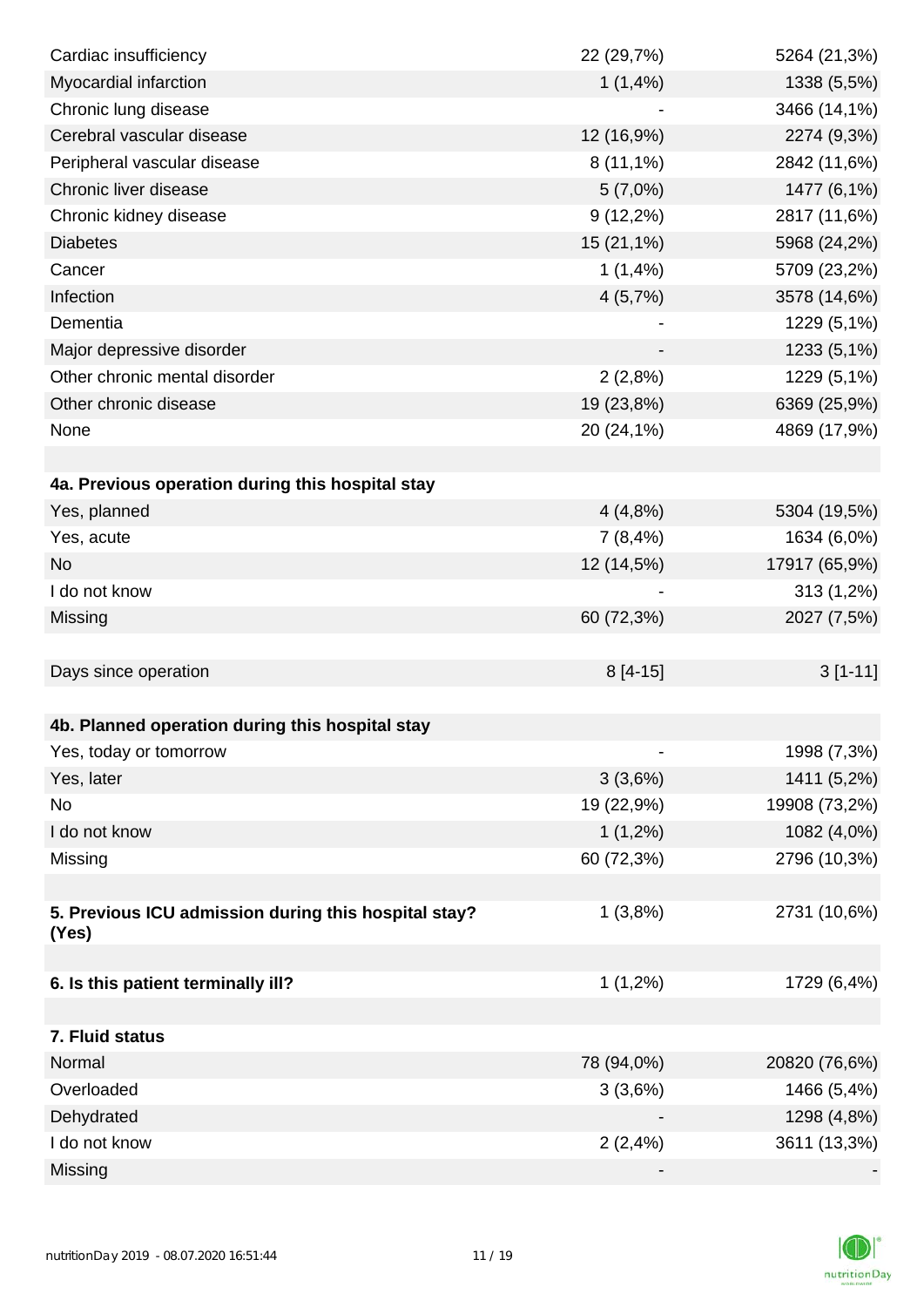| 8. Number of different medications planned                                               |            |               |
|------------------------------------------------------------------------------------------|------------|---------------|
| Oral                                                                                     | $2[2-3]$   | $5[2-8]$      |
| Other                                                                                    | $4[2-5]$   | $2[1-4]$      |
|                                                                                          |            |               |
| 9. Was this patient identified as malnourished or at risk of malnutrition?               |            |               |
| Malnourished                                                                             | 4(4,8%)    | 3264 (12,0%)  |
| At risk                                                                                  | 11 (13,3%) | 4856 (17,9%)  |
| <b>No</b>                                                                                | 68 (81,9%) | 16820 (61,8%) |
| I do not know                                                                            |            | 2255 (8,3%)   |
| Missing                                                                                  |            |               |
|                                                                                          |            |               |
| 10. IV Fluids                                                                            |            |               |
| Electrolyte solution (NaCl, Ringers lactate, etc)                                        | 16 (19,3%) | 9496 (34,9%)  |
| 5% Glucose solution                                                                      | 8(9,6%)    | 2615 (9,6%)   |
|                                                                                          |            |               |
| 11. Number of ONS drinks planned                                                         | $2[1-2]$   | $0[0-0]$      |
|                                                                                          |            |               |
| 12. Nutrition intake                                                                     |            |               |
| Regular hospital food                                                                    | 60 (72,3%) | 15788 (58,1%) |
| Fortified/enriched hospital food                                                         | 10 (12,0%) | 3133 (11,5%)  |
| Protein/energy supplement (e.g. ONS drinks)                                              | 8(9,6%)    | 4012 (14,8%)  |
| <b>Enteral nutrition</b>                                                                 | 2(2,4%)    | 1315 (4,8%)   |
| Parenteral nutrition                                                                     | $5(6,0\%)$ | 1286 (4,7%)   |
| Special diet                                                                             | 23 (27,7%) | 8834 (32,5%)  |
| None                                                                                     | $1(1,2\%)$ | 1283 (4,7%)   |
|                                                                                          |            |               |
| 13a. All lines and Tubes                                                                 |            |               |
| <b>Central Venous</b>                                                                    | 6(23,1%)   | 2360 (9,2%)   |
| Peripheral venous access                                                                 | 19 (73,1%) | 12501 (48,7%) |
| Nasogastric                                                                              | 1(3,8%)    | 680 (2,6%)    |
| Nasojejunal                                                                              |            | 135 (0,53%)   |
| Nasoduadenal                                                                             |            | 99 (0,39%)    |
| Enterostoma                                                                              |            | 126 (0,49%)   |
| Percutaneous endoscopy/surgical gastrostomy                                              |            | 234 (0,91%)   |
| Percutaneous endoscopy/surgical jejunostomy                                              |            | 95 (0,37%)    |
| None                                                                                     | 63 (75,9%) | 12303 (45,2%) |
|                                                                                          |            |               |
| 13b. Were there complications with nutrition related lines<br>and tubes since admission? |            |               |
| Yes, previously                                                                          | $1(1,2\%)$ | 362 (1,3%)    |
| Yes, ongoing                                                                             |            | 227 (0,83%)   |
| <b>No</b>                                                                                | 21 (25,3%) | 21227 (78,1%) |
| I do not know                                                                            |            | 2312 (8,5%)   |
| Missing                                                                                  | 61 (73,5%) | 3067 (11,3%)  |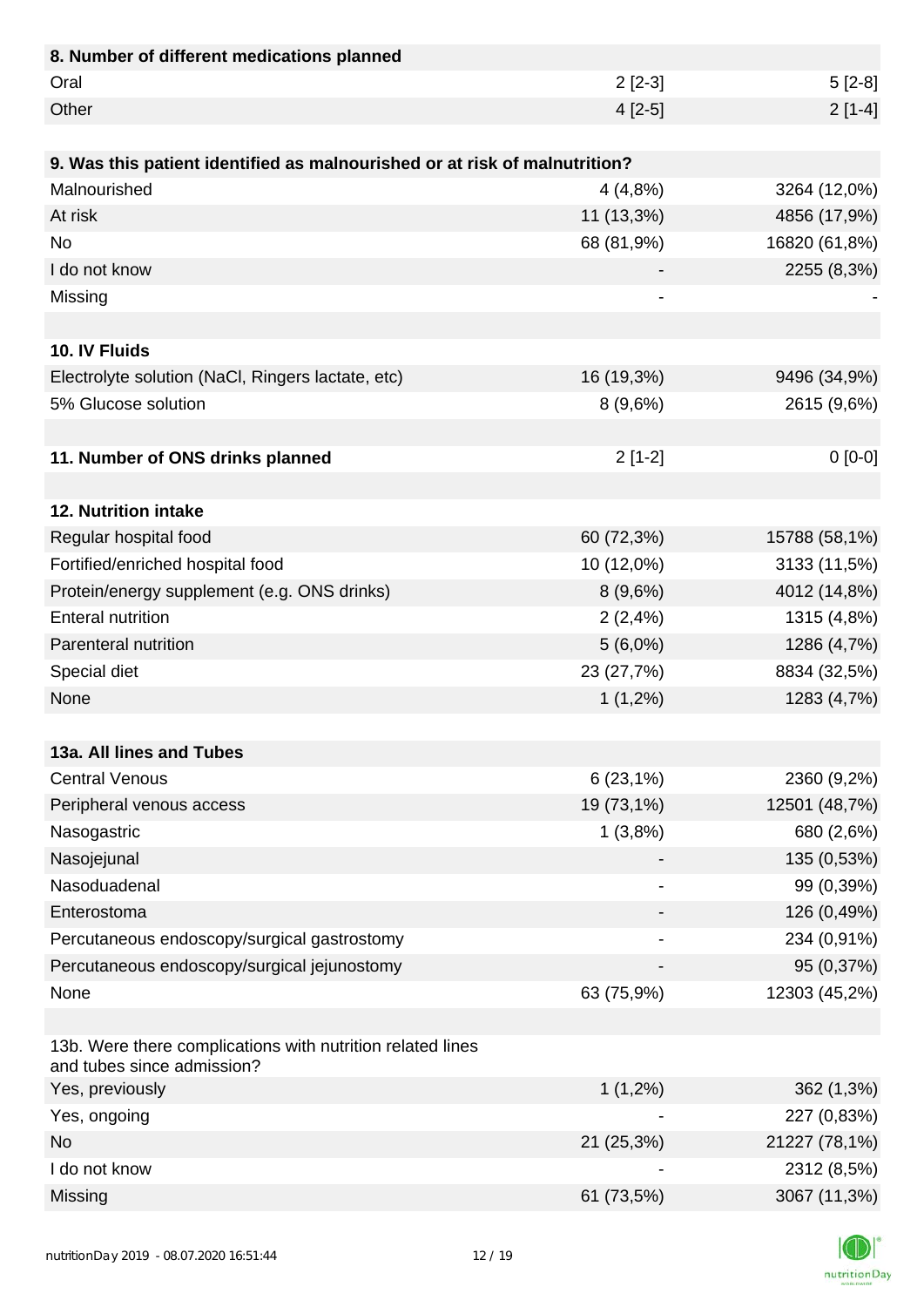| 14. Please indicate if any of the following was done for this patient since admission |            |               |
|---------------------------------------------------------------------------------------|------------|---------------|
| Energy requirements were determined                                                   | 16 (61,5%) | 9593 (37,3%)  |
| Protein requirements were determined                                                  | 16 (61,5%) | 8543 (33,3%)  |
| Food/Nutrition intake was recorded in the patient record                              | 4 (15,4%)  | 11079 (43,1%) |
| Nutrition treatment plan was developed                                                | 13 (50,0%) | 9042 (35,2%)  |
| Nutrition expert was consulted                                                        | 22 (84,6%) | 9313 (36,3%)  |
| Malnutrition status is recorded in the patient record                                 | 5 (19,2%)  | 8238 (32,1%)  |
| None                                                                                  |            |               |
| 15a. Energy goal                                                                      |            |               |
| $< 500$ kcal                                                                          | $1(1,2\%)$ | 1046 (3,8%)   |
| 500-999 kcal                                                                          | $1(1,2\%)$ | 269 (0,99%)   |
| 1000-1499 kcal                                                                        | 2(2,4%)    | 2400 (8,8%)   |
| 1500-1999 kcal                                                                        | 17 (20,5%) | 8218 (30,2%)  |
| >=2000 kcal                                                                           | $5(6,0\%)$ | 2704 (9,9%)   |
| Not determined                                                                        |            | 8749 (32,2%)  |
| I do not know                                                                         |            | 2265 (8,3%)   |
| Missing                                                                               | 57 (68,7%) | 1544 (5,7%)   |
|                                                                                       |            |               |
| 15b. Energy intake                                                                    |            |               |
| $< 500$ kcal                                                                          | $1(1,2\%)$ | 1697 (6,2%)   |
| 500-999 kcal                                                                          | $5(6,0\%)$ | 1257 (4,6%)   |
| 1000-1499 kcal                                                                        | $1(1,2\%)$ | 3424 (12,6%)  |
| 1500-1999 kcal                                                                        | 14 (16,9%) | 5999 (22,1%)  |
| >=2000 kcal                                                                           | $5(6,0\%)$ | 1448 (5,3%)   |
| Not determined                                                                        |            | 8533 (31,4%)  |
| I do not know                                                                         |            | 3276 (12,0%)  |
| Missing                                                                               | 57 (68,7%) | 1561 (5,7%)   |
|                                                                                       |            |               |
| 16. Since admission, this patient's health status has                                 |            |               |
| Improved                                                                              | 19 (22,9%) | 12837 (47,2%) |
| Deteriorated                                                                          | 3(3,6%)    | 1433 (5,3%)   |
| Remained the same                                                                     | 4(4,8%)    | 7057 (25,9%)  |
| This patient has just been admitted                                                   |            | 1699 (6,2%)   |
| I do not know                                                                         |            | 2663 (9,8%)   |
| Missing                                                                               | 57 (68,7%) | 1506 (5,5%)   |
|                                                                                       |            |               |
| Length of hospital stay (days)                                                        | 13 [8-16]  | 12 [6-23]     |
|                                                                                       |            |               |
| <b>Outcome Code</b>                                                                   |            |               |
| 1= Still in the hospital                                                              | 2(2,4%)    | 2601 (9,6%)   |
| 2= Transferred to another hospital                                                    | 2(2,4%)    | 571 (2,1%)    |
| 3= Transferred to long term care                                                      |            | 1107 (4,1%)   |
|                                                                                       |            |               |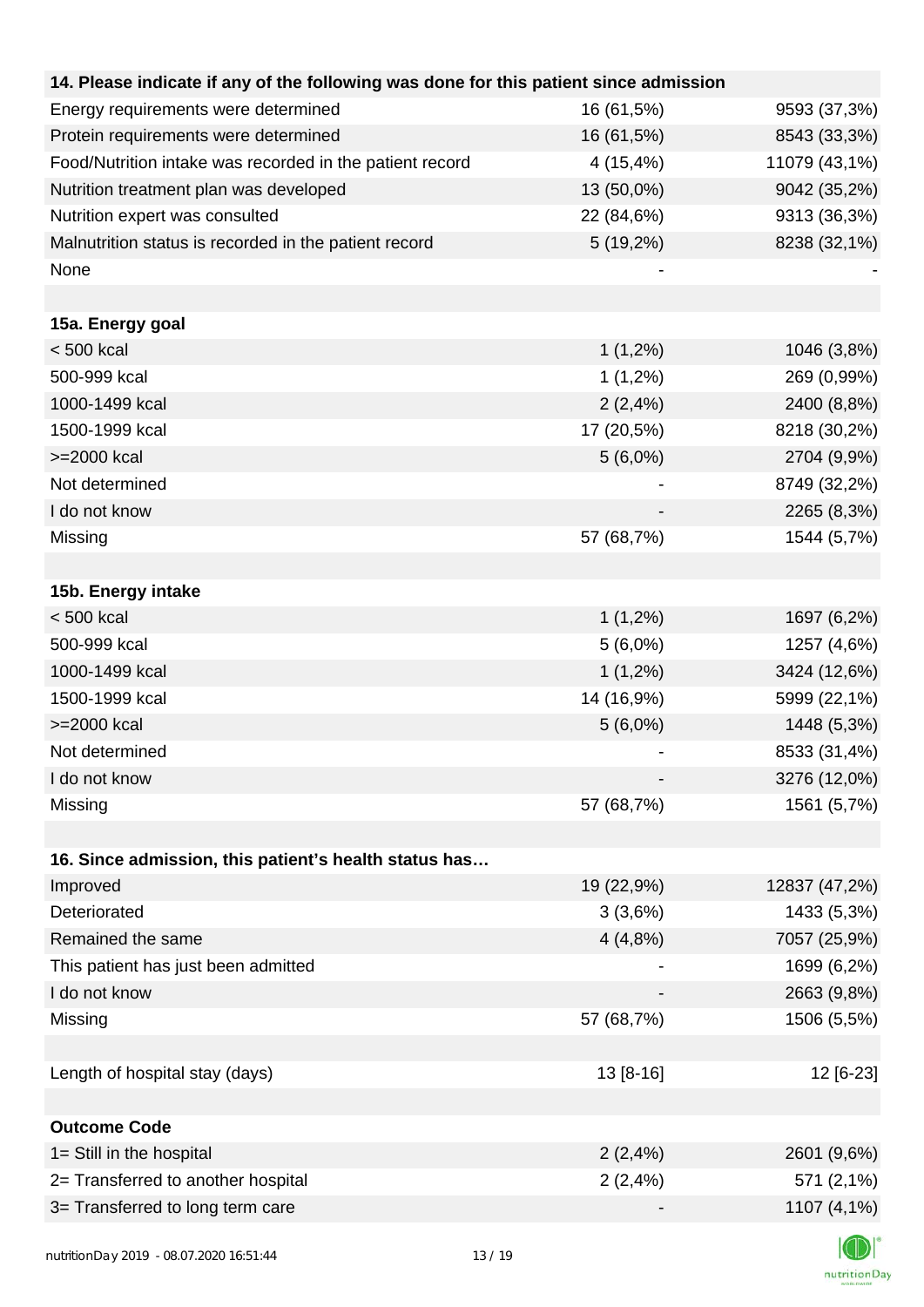| 4= Rehabilitation                    | 3(3,6%)        | 1222 (4,5%)   |
|--------------------------------------|----------------|---------------|
| 5= Discharged home                   | 38 (45,8%)     | 20149 (74,1%) |
| $6 = \text{Death}$                   | $1(1,2\%)$     | 845 (3,1%)    |
| $7 =$ Others                         | $5(6,0\%)$     | 507 (1,9%)    |
| Missing                              | 32 (38,6%)     | 193 (0,71%)   |
|                                      |                |               |
| <b>Readmitted since ND</b>           |                |               |
| $1 = No$                             | 40 (90,9%)     | 18115 (75,8%) |
| 2= Yes, same hospital planned        |                | 1637 (6,9%)   |
| 3= Yes, same hospital unplanned      |                | 1465 (6,1%)   |
| 4= Yes, different hospital planned   | $\blacksquare$ | 112 (0,47%)   |
| 5= Yes, different hospital unplanned |                | 112 (0,47%)   |
| 6= Unknown                           |                | 796 (3,3%)    |
| Missing                              | $4(9,1\%)$     | 1597 (6,7%)   |

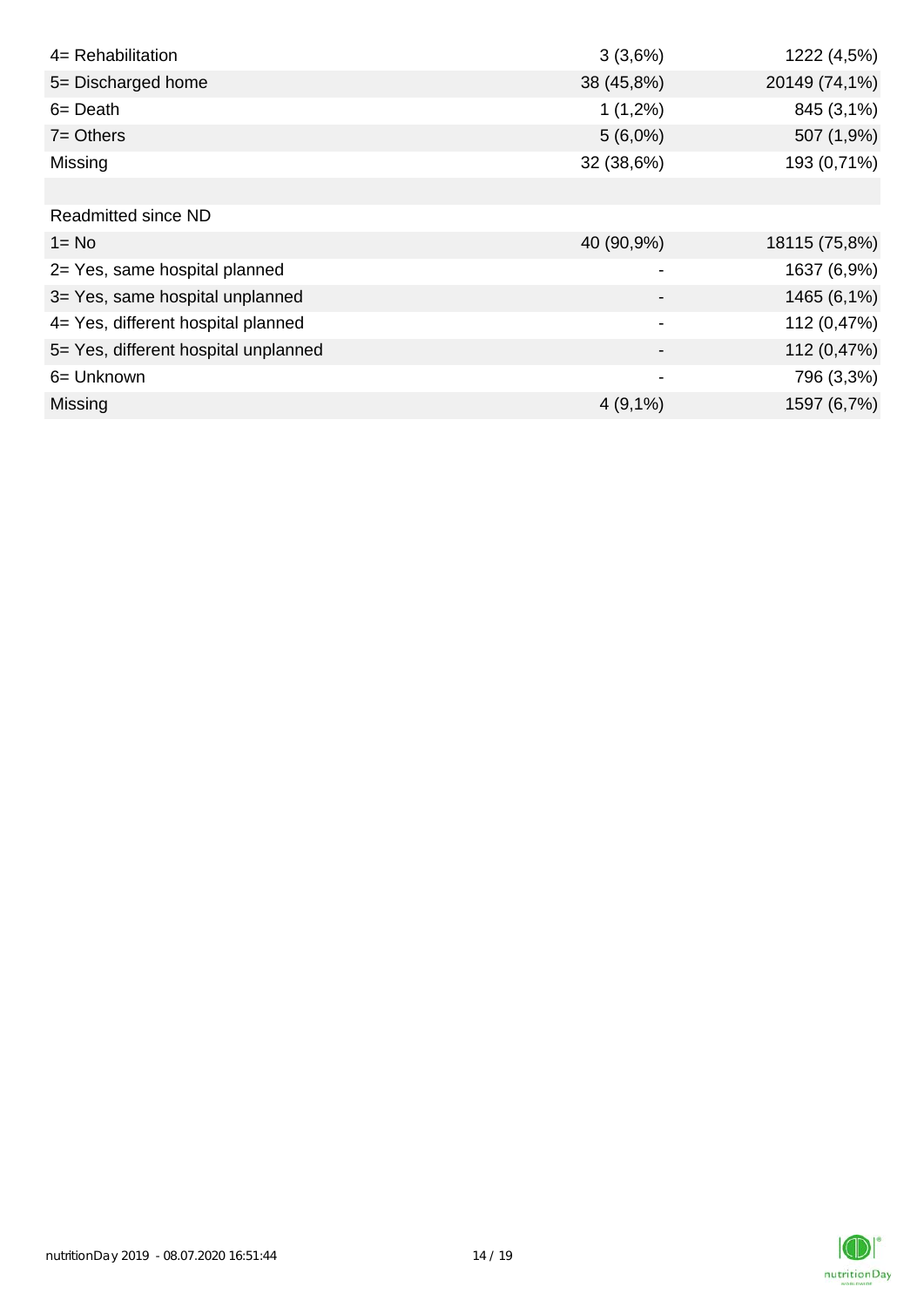|                                                                                   | <b>YOUR RESULTS</b> | <b>REFERENCE RESULTS</b> |
|-----------------------------------------------------------------------------------|---------------------|--------------------------|
|                                                                                   |                     |                          |
| 1. What are your typical dietary habits?                                          |                     |                          |
| No special dietary habits                                                         | 11 (13,3%)          | 17526 (66,5%)            |
| I am vegetarian                                                                   | 2(2,4%)             | 510 (1,9%)               |
| I adhee to a vegan diet                                                           | $1(1,2\%)$          | 193 (0,73%)              |
| I eat gluten-free diet                                                            | 3(3,6%)             | 244 (0,93%)              |
| I avoid added sugars                                                              | 6(7,2%)             | 3934 (14,9%)             |
| I avoid carbohydrates                                                             |                     | 1502 (5,7%)              |
| I eat a low fat-diet                                                              | 7(8,4%)             | 2899 (11,0%)             |
| I am lactose intolerant                                                           | $1(1,2\%)$          | 946 (3,6%)               |
| Other special diet due to intolerances/allergies                                  |                     | 469 (1,8%)               |
| Other                                                                             | 4(4,8%)             | 1854 (7,0%)              |
| No answer given                                                                   | 57 (68,7%)          | 1891 (7,2%)              |
|                                                                                   |                     |                          |
| 2. Where did you live before your current hospital admission?                     |                     |                          |
| At home                                                                           | 21 (25,3%)          | 22025 (83,6%)            |
| In a nursing home or other live-in facility                                       |                     | 836 (3,2%)               |
| I was transferred from another hospital                                           | 3(3,6%)             | 1411 (5,4%)              |
| Other                                                                             |                     | 374 (1,4%)               |
| Missing                                                                           | 59 (71,1%)          | 1694 (6,4%)              |
|                                                                                   |                     |                          |
| 3. In general, are you able to walk?                                              |                     |                          |
| Yes                                                                               | 19 (22,9%)          | 16014 (60,8%)            |
| Yes, with someone's help                                                          | $1(1,2\%)$          | 2580 (9,8%)              |
| Yes, independently using a cane, walker, or crutches                              | 3(3,6%)             | 3466 (13,2%)             |
| No, I have a wheelchair                                                           |                     | 1033 (3,9%)              |
| No, I am bedridden                                                                | 2(2,4%)             | 1462 (5,6%)              |
| Missing                                                                           | 58 (69,9%)          | 1785 (6,8%)              |
|                                                                                   |                     |                          |
| 4. In general, how would you say your health is?                                  |                     |                          |
| Very good                                                                         |                     | 1854 (7,0%)              |
| Good                                                                              | $5(6,0\%)$          | 8966 (34,0%)             |
| Fair                                                                              | 15 (18,1%)          | 9409 (35,7%)             |
| Poor                                                                              | 4(4,8%)             | 3513 (13,3%)             |
| Very poor                                                                         | $1(1,2\%)$          | 824 (3,1%)               |
| Missing                                                                           | 58 (69,9%)          | 1774 (6,7%)              |
|                                                                                   |                     |                          |
| 5. Over the last 12 months prior to your current hospital admission approximately |                     |                          |
| how many times have you seen a doctor?                                            | 10 [5-12]           | $5[2-10]$                |
| how many times have you been admitted to the                                      | $2[1-5]$            | $1[0-2]$                 |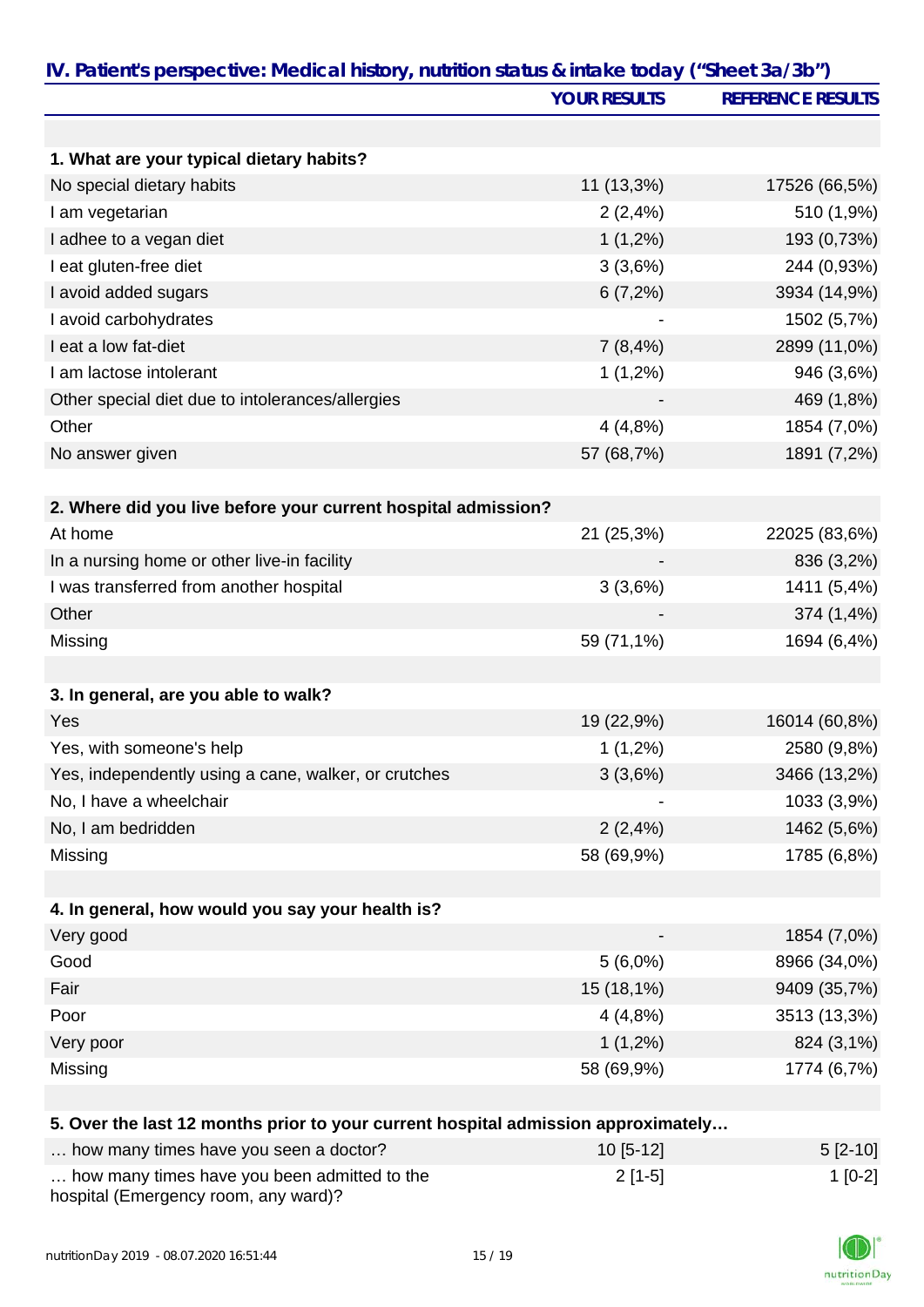| how many nights in total have you spent in hospital? | $7 [3-24]$ | $5[0-15]$ |
|------------------------------------------------------|------------|-----------|
|                                                      |            |           |

| 6. How many different medications do you take routinely each day (prior to hospitalisation)? |             |               |
|----------------------------------------------------------------------------------------------|-------------|---------------|
| $1 - 2$                                                                                      | $5(6,0\%)$  | 4936 (18,7%)  |
| $3-5$                                                                                        | 13 (15,7%)  | 6672 (25,3%)  |
| More than 5                                                                                  | 6(7,2%)     | 7906 (30,0%)  |
| None                                                                                         | $1(1,2\%)$  | 3926 (14,9%)  |
| I do not know                                                                                |             | 1077 (4,1%)   |
| Missing                                                                                      | 58 (69,9%)  | 1823 (6,9%)   |
| 7. Do you have health insurance?                                                             |             |               |
| Yes, private insurance only                                                                  | -           | 4253 (16,1%)  |
| Yes, public insurance only                                                                   | 20 (24,1%)  | 12350 (46,9%) |
| Yes, both                                                                                    | $5(6,0\%)$  | 3229 (12,3%)  |
| None                                                                                         |             | 2938 (11,2%)  |
| I prefer not to answer                                                                       |             | 1314 (5,0%)   |
| Missing                                                                                      | 58 (69,9%)  | 2256 (8,6%)   |
|                                                                                              |             |               |
| 8. What was your weight 5 years ago?                                                         | 70 [64-80]  | 72 [60-85]    |
| I do not know                                                                                | 6(7,2%)     | 6267 (23,8%)  |
|                                                                                              |             |               |
| 9a. Have you lost weight within the last 3 months?                                           |             |               |
| Yes, intentionally                                                                           | $5(6,0\%)$  | 2468 (9,4%)   |
| Yes, unintentionally                                                                         | 27 (32,5%)  | 10065 (38,2%) |
| No, my weight stayed the same                                                                | 44 (53,0%)  | 7869 (29,9%)  |
| No, I gained weight                                                                          | $5(6,0\%)$  | 2857 (10,8%)  |
| I do not know                                                                                | $1(1,2\%)$  | 2512 (9,5%)   |
| Missing                                                                                      | $1(1,2\%)$  | 569 (2,2%)    |
|                                                                                              |             |               |
| 9b. If yes, how many kg did you lose?                                                        | $10[5-14]$  | $6[4-10]$     |
| I do not know                                                                                | 4 (12,5%)   | 1997 (15,9%)  |
| 10. Did you know about your hospitalisation two days<br>before admission? (Yes)              | 12 (52,2%)  | 9602 (40,6%)  |
|                                                                                              |             |               |
| 11. Please indicate if you                                                                   |             |               |
| were weighed at admission                                                                    | 15 (60,0%)  | 14112 (57,4%) |
| were informed about your nutrition status                                                    | $4(16,0\%)$ | 8364 (34,3%)  |
| were informed about nutrition care options                                                   | 6(24,0%)    | 7769 (31,9%)  |
| received special nutrition care                                                              | 12 (48,0%)  | 7463 (30,7%)  |
|                                                                                              |             |               |

| 12. How well have you eaten in the week before you were admitted to the hospital? |            |               |
|-----------------------------------------------------------------------------------|------------|---------------|
| More than normal                                                                  | 4 (4,8%)   | 1163 (4,4%)   |
| Normal                                                                            | 54 (65,1%) | 15832 (60,4%) |

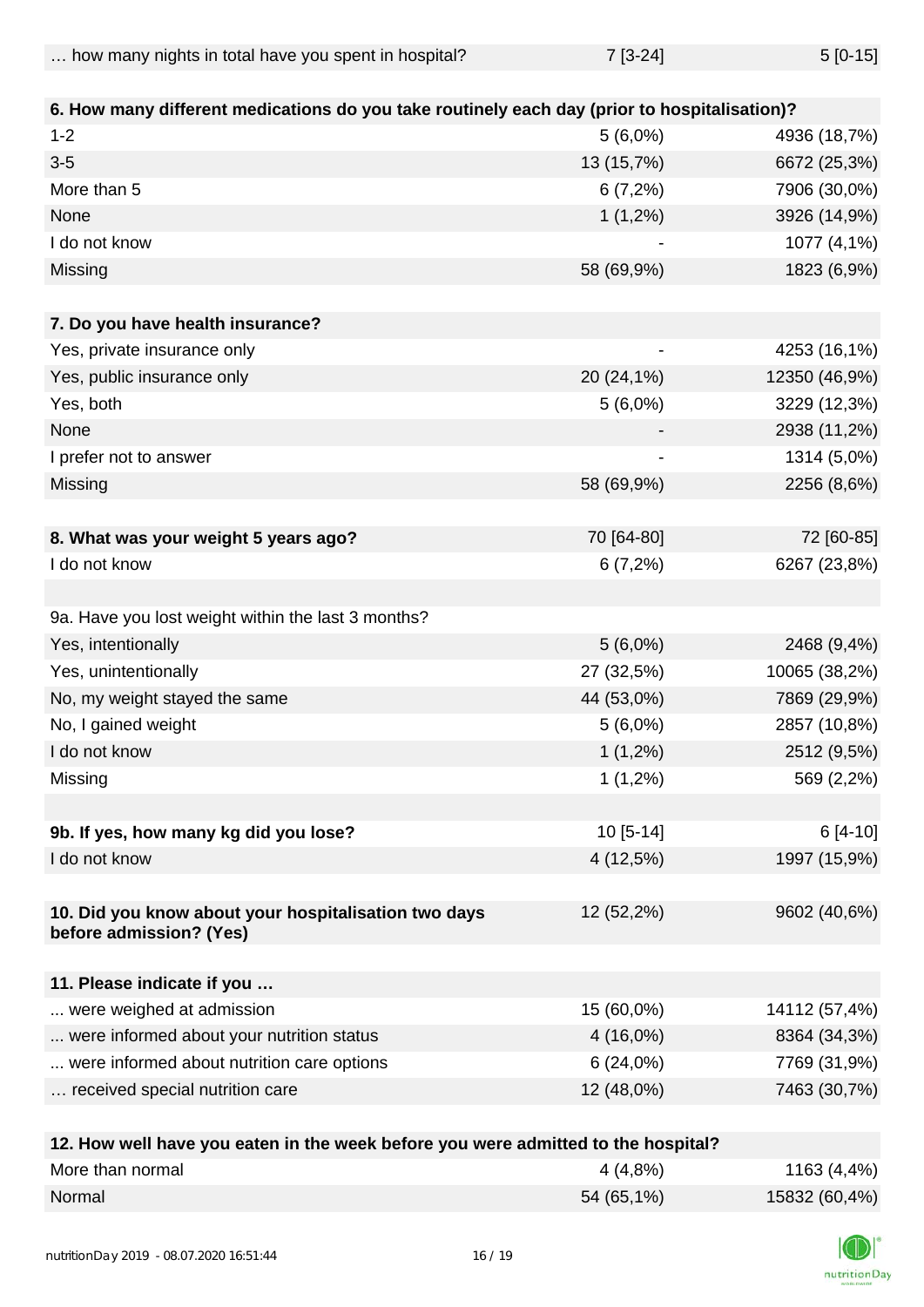| About 3/4 of normal                                                            | $5(6,0\%)$                   | 2728 (10,4%)  |
|--------------------------------------------------------------------------------|------------------------------|---------------|
| About half of normal                                                           | 10 (12,0%)                   | 3287 (12,5%)  |
| About a quarter to nearly nothing                                              | 8(9,6%)                      | 2496 (9,5%)   |
| I do not know                                                                  | $1(1,2\%)$                   | 264 (1,0%)    |
| Missing                                                                        | $1(1,2\%)$                   | 443 (1,7%)    |
|                                                                                |                              |               |
| 13. In general, how satisfied are you with the food at the hospital?           |                              |               |
| Very satisfied                                                                 | $5(6,0\%)$                   | 6066 (23,1%)  |
| Somewhat satisfied                                                             | 6(7,2%)                      | 8166 (31,2%)  |
| Neutral                                                                        | $9(10,8\%)$                  | 4867 (18,6%)  |
| <b>Dissatisfied</b>                                                            | 2(2,4%)                      | 2103 (8,0%)   |
| Very dissatisfied                                                              | $1(1,2\%)$                   | 726 (2,8%)    |
| I do not know                                                                  | $1(1,2\%)$                   | 2021 (7,7%)   |
| Missing                                                                        | 59 (71,1%)                   | 2264 (8,6%)   |
|                                                                                |                              |               |
| 14. Did you get any help with eating TODAY?                                    |                              |               |
| Yes, from family or friends                                                    | 4(4,8%)                      | 2448 (9,3%)   |
| Yes, from hospital staff                                                       | 2(2,4%)                      | 1670 (6,4%)   |
| No                                                                             | 18 (21,7%)                   | 19193 (73,2%) |
| I do not know                                                                  |                              | 302 (1,2%)    |
| Missing                                                                        | 59 (71,1%)                   | 2600 (9,9%)   |
|                                                                                |                              |               |
| 15. Were you able to eat without interruption TODAY?                           | 14 (56,0%)                   | 17231 (74,2%) |
| (Yes)                                                                          |                              |               |
|                                                                                |                              |               |
| 16a. Please indicate how much hospital food you ate for lunch or dinner TODAY: |                              |               |
| About all                                                                      | 51 (61,4%)                   | 12095 (46,1%) |
| 1/2                                                                            | 17 (20,5%)                   | 6486 (24,7%)  |
| 1/4                                                                            | 4(4,8%)                      | 3353 (12,8%)  |
| Nothing                                                                        | $9(10,8\%)$                  | 3130 (11,9%)  |
| Missing                                                                        | 2(2,4%)                      | 1149 (4,4%)   |
|                                                                                |                              |               |
| 16b. The portion size of the meal I ordered TODAY was                          |                              |               |
| Standard                                                                       | 13 (15,7%)                   | 15979 (61,0%) |
| Smaller                                                                        | $5(6,0\%)$                   | 2367 (9,0%)   |
| Larger                                                                         |                              | 1119 (4,3%)   |
| I do not know                                                                  | 2(2,4%)                      | 2429 (9,3%)   |
| Missing                                                                        | 63 (75,9%)                   | 4319 (16,5%)  |
|                                                                                |                              |               |
| 17. If you did not eat everything of your meal, please tell us why:            |                              |               |
| I did not like the type of food offered                                        | 2(6,7%)                      | 2061 (15,9%)  |
| I did not like the smell/taste of the food                                     | $3(10,0\%)$                  | 1569 (12,1%)  |
| The food did not fit my cultural/religious preferences                         |                              | 143 (1,1%)    |
| The food was too hot                                                           | $\qquad \qquad \blacksquare$ | 59 (0,45%)    |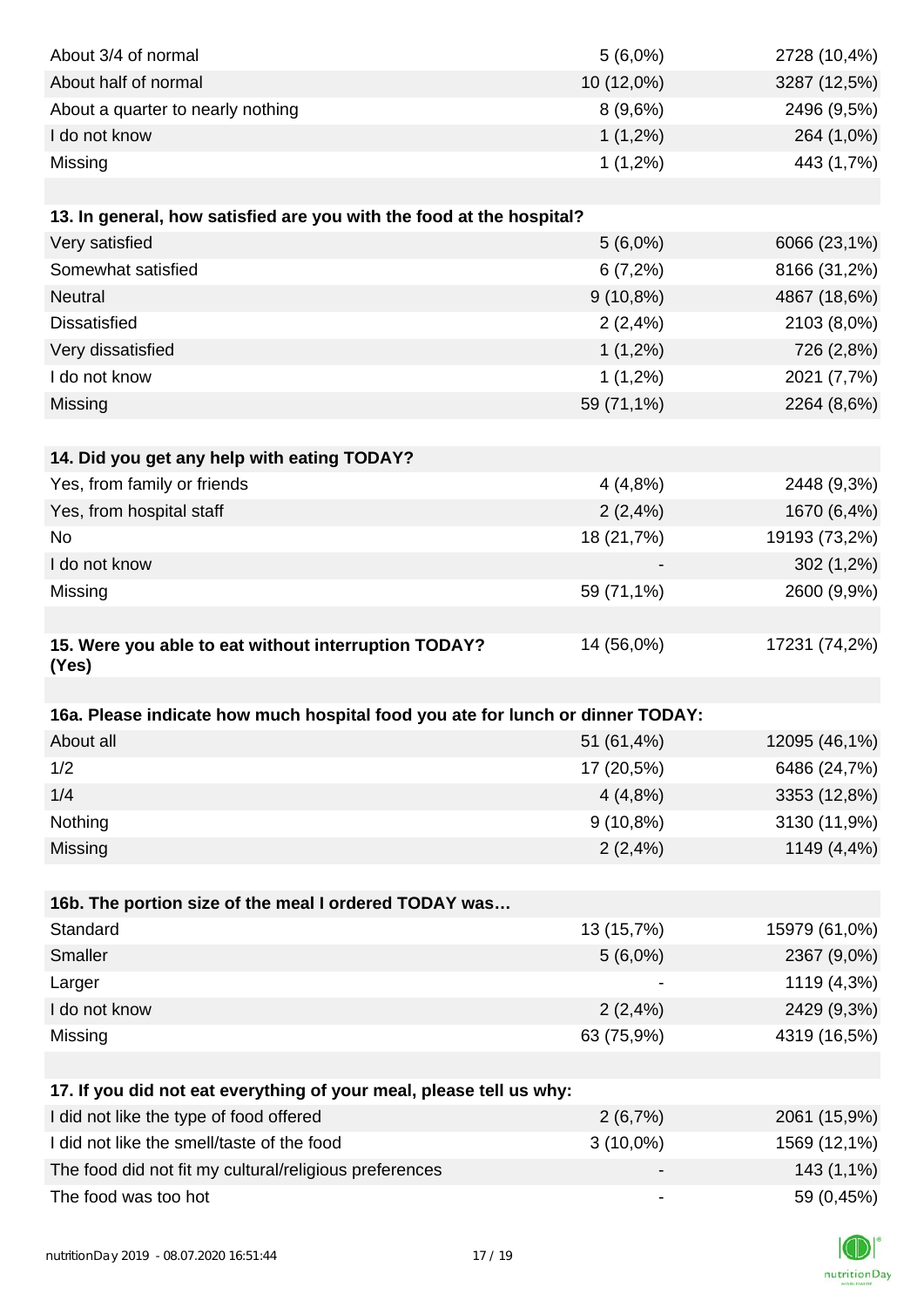|                          | 296 (2,3%)   |
|--------------------------|--------------|
| 2(6,7%)                  | 96 (0,74%)   |
| $3(10,0\%)$              | 2205 (17,0%) |
| 7(23,3%)                 | 3830 (29,5%) |
| $\overline{\phantom{a}}$ | 761 (5,9%)   |
| 2(6,7%)                  | 1427 (11,0%) |
| 2(6,7%)                  | 1029 (7,9%)  |
| $1(3,3\%)$               | 789 (6,1%)   |
| $\overline{\phantom{a}}$ | 208 (1,6%)   |
| 2(6,7%)                  | 1289 (9,9%)  |
| $6(20,0\%)$              | 766 (5,9%)   |
| $1(3,3\%)$               | 139 (1,1%)   |
| $4(13,3\%)$              | 1829 (14,1%) |
|                          |              |

| 18. Enter the number of glasses/cups of the drinks you consumed in the last 24 hours |                          |           |  |
|--------------------------------------------------------------------------------------|--------------------------|-----------|--|
| Water                                                                                | $3[2-4]$                 | $3[2-5]$  |  |
| Tea                                                                                  | $3[1-3]$                 | $1[0-2]$  |  |
| Coffee                                                                               | $1[1-1]$                 | $1[1-2]$  |  |
| <b>Milk</b>                                                                          | $4[4-4]$                 | $1$ [0-1] |  |
| Fruit juice                                                                          | $3[1-4]$                 | $1[0-2]$  |  |
| Soft drinks                                                                          | $\blacksquare$           | $0[0-1]$  |  |
| <b>Nutrition drink</b>                                                               | $\overline{\phantom{a}}$ | $0[0-1]$  |  |
| Other                                                                                | $1$ [1-1]                | $0[0-1]$  |  |

| 19a. Did you eat any food apart from hospital food<br><b>TODAY?</b> | 10 (43,5%)               | 6580 (28,9%) |
|---------------------------------------------------------------------|--------------------------|--------------|
|                                                                     |                          |              |
| 19b. If yes, what did you eat?                                      |                          |              |
| Sweet snacks                                                        | $3(30,0\%)$              | 1928 (29,3%) |
| Salty snacks                                                        | $\overline{\phantom{0}}$ | 749 (11,4%)  |
| Homemade food                                                       | $2(20,0\%)$              | 963 (14,6%)  |
| <b>Fruits</b>                                                       | $2(20,0\%)$              | 2551 (38,8%) |
| Dairy products                                                      | $4(40,0\%)$              | 724 (11,0%)  |
| Food delivered/restaurant                                           | $\overline{\phantom{0}}$ | 293 (4,5%)   |
| Sandwich                                                            | $3(30,0\%)$              | 421 (6,4%)   |

| 20. How has your food intake changed since your hospital admission? |            |               |  |
|---------------------------------------------------------------------|------------|---------------|--|
| Increased                                                           | 4(4,8%)    | 3706 (14,1%)  |  |
| Decreased                                                           | 12 (14,5%) | 7774 (29,7%)  |  |
| Stayed the same                                                     | 4(4,8%)    | 10331 (39,4%) |  |
| I do not know                                                       | 4(4,8%)    | 1690 (6,4%)   |  |
| Missing                                                             | 59 (71,1%) | 2712 (10,3%)  |  |

Other 1 (10,0%) 1042 (15,8%)